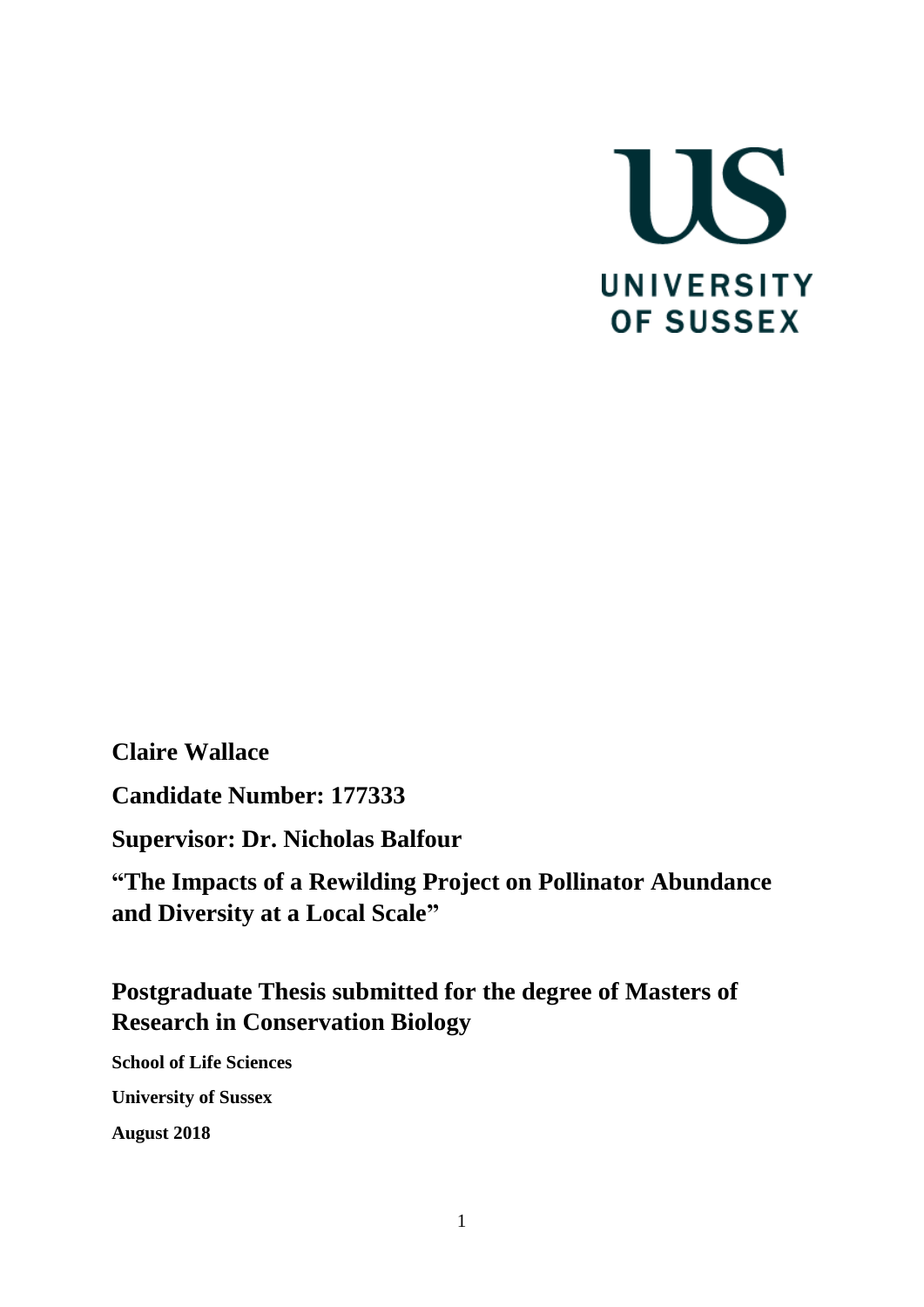## Abstract

**The recent concerns regarding biodiversity loss have resulted in the emergence of new conservation management strategies, one of which is rewilding. Rewilding aims to restore ecosystem functionality with minimum human input. While rewilding does have potential to benefit both habitats and species, like most traditional conservation methods, it has many limitations. However, rewilding does present a unique opportunity to reshape abandoned landscapes and investigate how this impacts organisms and the interactions they have with their environment. A group of organisms not typically associated with rewilding are pollinators. The current decline in pollinator populations is strongly linked to habitat loss and fragmentation, and rewilding has the potential to improve pollinator abundance and diversity. This study aimed to assess the impacts a rewilding project has on pollinator populations at a local scale. Pan traps were set up in fields at Knepp Rewilding Estate and all pollinators captured were identified to species level. Transect walks were also conducted in individual fields to gather more information on pollinator numbers and diversity, and to observe pollinator behaviour. The results of this study suggest that year since agricultural abandonment has no significant effect on pollinators. However, the vegetation structure within fields does impact the pollinator groups recorded in this study. Overall, pollinators preferred areas of greater vegetation height deviation, and this trend was amplified when individual groups were analysed separately. Bumblebees and hoverflies preferred taller vegetation, whereas butterflies and moths were more frequently observed in open habitat. A major factor contributing to the distribution of pollinators was limited forage choice, although other factors not measured could also play a role. The results of this study, though broad, demonstrate the need for rewilding projects to maintain an element of habitat heterogeneity. Further research into this topic is necessary to provide a more extensive insight into how pollinators utilise different resources and how this influences their distribution. However, this study has shown that pollinators can benefit from rewilding, which has implications for both rewilding projects and future pollinator conservation.**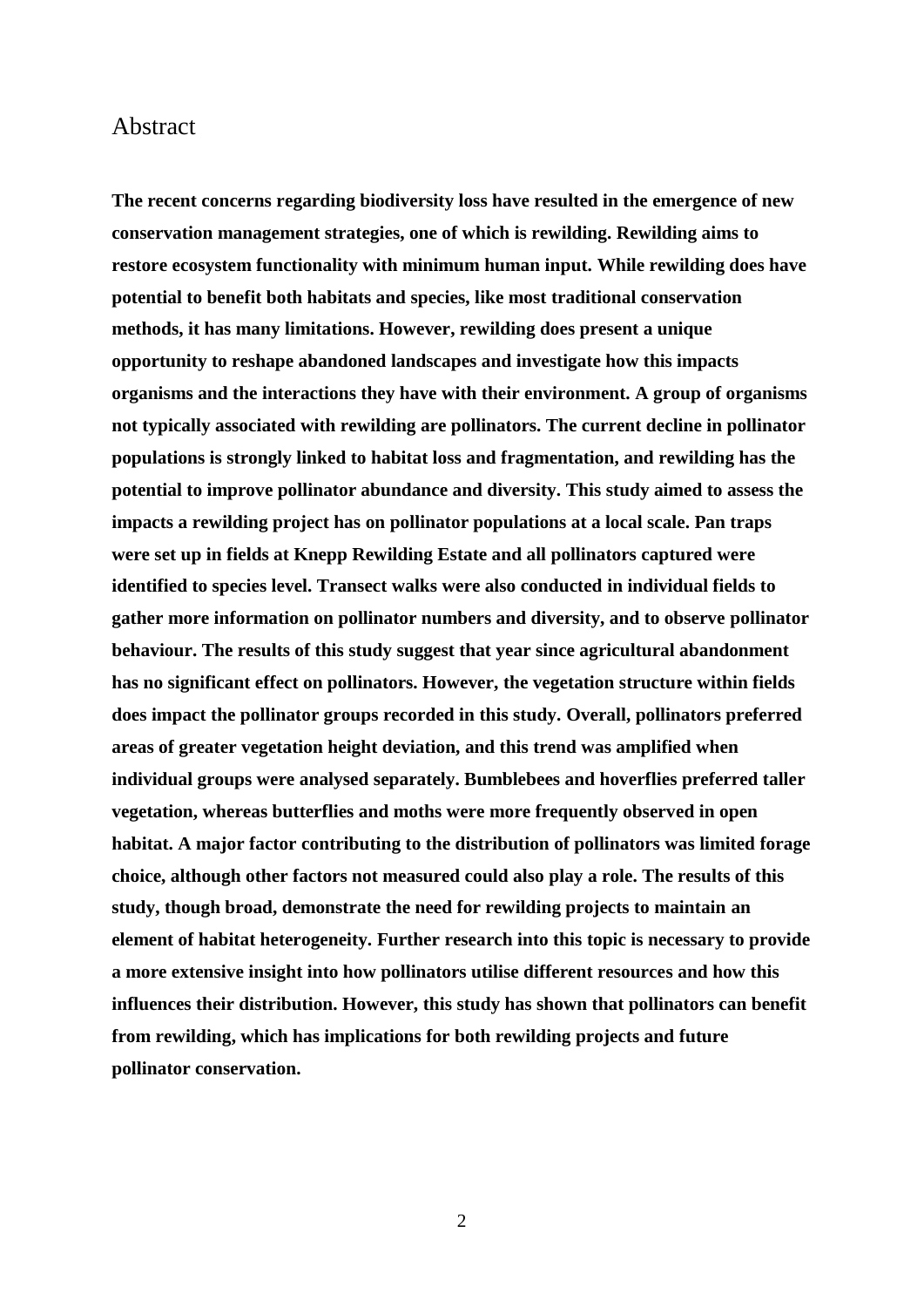## Introduction

#### Biodiversity Loss

Over the last two centuries, increased human activity has resulted in a massive loss of biodiversity across the globe (Ehrlich & Wilson, 1991; Soulé, 1991; Geist & Lambin, 2002). Species extinction rates are currently 1000 times higher than background levels, and it is estimated that overall terrestrial biodiversity has declined by 25% between 1970 and 2000 alone (Pimm *et al*, 1995; Loh & Wackernagel, 2004). Biodiversity has inherent intrinsic values and plays a key role in the functioning of ecosystems (Jones *et al*, 1994; Cardinale *et al*, 2006; Power *et al*, 2006). As such, the reduction in species richness will have negative consequences for ecosystems in terms of stability and overall functionality. In an effort to preserve and limit the loss of existing biodiversity, several new conservation approaches have been introduced (Naeem *et al*, 1994). Rewilding is one of these proposed management strategies which has gained recent traction with scientists, governments and among the general public (Nogués-Bravo *et al*, 2016).

### Rewilding

Rewilding is a relatively novel conservation approach which aims to restore land to its natural state by enhancing the functionality of the ecosystem (Sandom *et al*, 2012; Carver, 2016). It was proposed originally in 1998 as a universal means for conserving global biodiversity with minimum management through human activity (Soulé & Noss, 1998). The perceptions of rewilding are varied within the scientific community and public domain, and the exact definition is subject to interpretation. This lack of clarity is arguably both its greatest weakness and greatest asset. The precise approach to individual projects is flexible and therefore widely applicable, however its transparency also means it is open to criticism (Jørgensen, 2015).

The basis for all rewilding is the process of ecological succession. Succession is the change in the dynamics and structure of species communities within an ecosystem over time (Peet & Christensen, 1980). It begins with the establishment of pioneer species, for example lichens (Syers & Iskandar, 1973). Through a process of change and colonisation, a climax community, which is often closed canopy woodland, is reached and the ecosystem becomes stable (Walker & del Moral, 2003).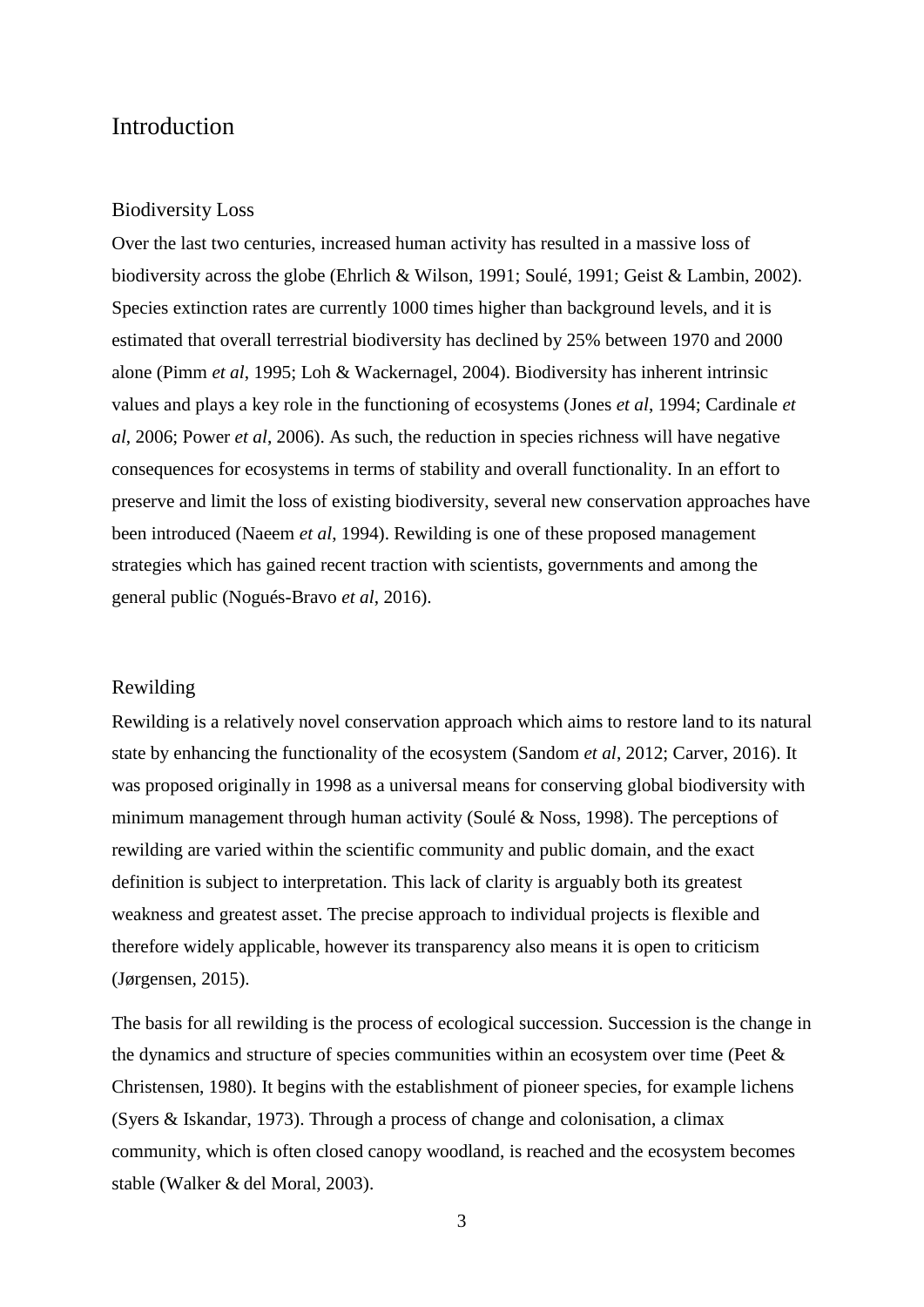There are two types of rewilding; passive and active. Passive rewilding relies solely on the succession process. Whereas active rewilding involves the reintroduction of native keystone species, herbivores or predators. Active rewilding is a top-down approach that aims to reestablish self-regulating ecosystems, and the trophic cascades from these introduced species means that the impacts will begin at the top of food webs and travel towards the base (Estes *et al*, 2011).

#### Future Landscapes

The 'final product' of rewilded land is contested amongst conservationists. The climax community of undisturbed succession is typically closed canopy woodland (Conti & Fagarazzi, 2005), this does not however, mean that this will be the end result for all rewilding projects. The agricultural history of an area i.e. the degree of pesticide usage, duration of farming, and whether the land was used for crop or livestock production, may affect the results of a project. Rewilding is also not restricted to previously farmed land, and has been applied to other areas including disused military sites, wetland areas, and forested land previously used for timber production (Navarro & Pereira, 2015). All of this means that the final outcome of rewilded sites will not always be closed canopy woodland, and as such rewilded land is not exclusively beneficial for woodland species.

Concerning biodiversity, it is important to maintain some element of habitat heterogeneity. An area which has a more ecologically complex habitat will undoubtedly be more biodiverse than an area of one habitat type as organisms are able to fill more niches and exploit a greater abundance of resources (Bazzaz, 1975; Tews *et al*, 2004). Passive rewilding, or land abandonment without the introduction of any large herbivores, is likely to result in the formation of forest (Conti & Fagarazzi, 2005). However, in active rewilding sites where large herbivores have been introduced, grasses, saplings, and small shrubs will be consumed and subsequently an aspect of open grassland habitat will be retained, although this will be dependent on the stocking rate (Sunderland, 2002). Therefore, groups of organisms traditionally dependent on open meadow habitats, for example pollinators, can also gain from rewilding projects. The main aim of any rewilding project is to restore ecosystem functionality, and pollinators provide an extremely beneficial ecosystem function in the form of pollination.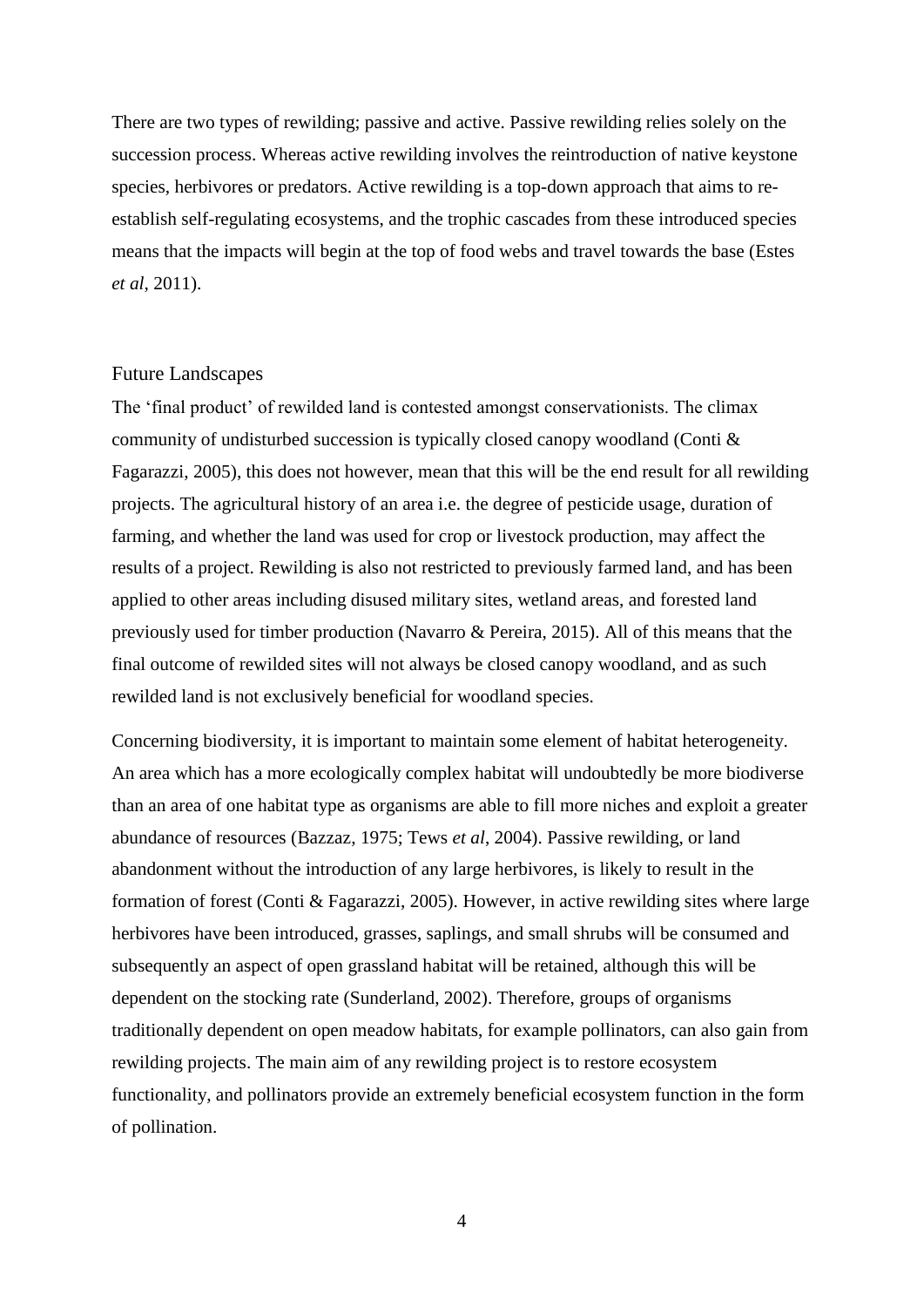### **Pollinators**

Pollination is arguably one of the most valuable services provided by the ecosystem (Kearns *et al*, 1998; Dodd *et al*, 1999; Goulson, 2003). The sessile nature of angiosperms means that they rely on vectors for sexual reproduction, and it is estimated that 87% of plants are pollinated by animals (Ollerton *et al*, 2011). In both agricultural and wild contexts, plantpollinator interactions are highly important to both the plants and the pollinators; pollinators are essential for many flowering plants to produce fruits and seeds, and pollinators are dependent on the foraging rewards provided by plants (Kearns *et al*, 1998). Plant-pollinator relationships are also thought to be a major driver in the diversification of multiple plant and animal groups (Dodd *et al*, 1999; Ollerton, 1999). While the value of this service is multifaceted, with the foundation of most food webs being dependent on the interaction, with reference to human requirements, the economic value of plant-pollinator interactions was estimated to be €153 billion in 2005 alone (Gallai *et al*, 2009).

In spite of their ecological and economic importance, pollinators are declining (Williams, 1982; Fitzpatrick *et al*, 2007; Ollerton *et al*, 2014). There are a number of factors responsible including disease and competition from non-natives, but the current reduction in pollinator populations is most strongly associated with the intensification of agriculture, which has led to habitat loss and fragmentation (Thomas *et al*, 2004). Approximately half of all farmland hedgerows have been removed in Britain since the 1940s (Robinson & Sutherland, 2002), and approximately 97% of original flower rich grassland has been lost to agriculture, with similar figures depicted across Europe (Howard *et al*, 2003). Research also suggests that pollinators with specific traits will be disproportionately affected; species reliant on particular habitats or diets are more likely to suffer losses (Biesmeijer *et al*, 2006). Important pollination services, for example sonication, could be impacted by this bias, and therefore the stability of pollination services could be reduced (Larsen *et al*, 2005).

Honeybees (*Apis mellifera*) are predominant in literature concerning pollinator declines (Potts *et al*, 2010). In spite of losses regionally, honeybee populations are increasing on a global scale; since 1961 the number of managed hives is estimated to have increased by 45% (Aizen & Harder, 2009). There are still concerns regarding honeybee populations however, as the quantity of crops dependent on them are increasing at a rapid rate which cannot be sustained by current honeybee numbers (Aizen & Harder, 2009). Despite their environmental and commercial value, wild pollinator declines have been poorly documented (Ghazoul, 2005). An exception to this are the butterflies, which have been the subject of coordinated recording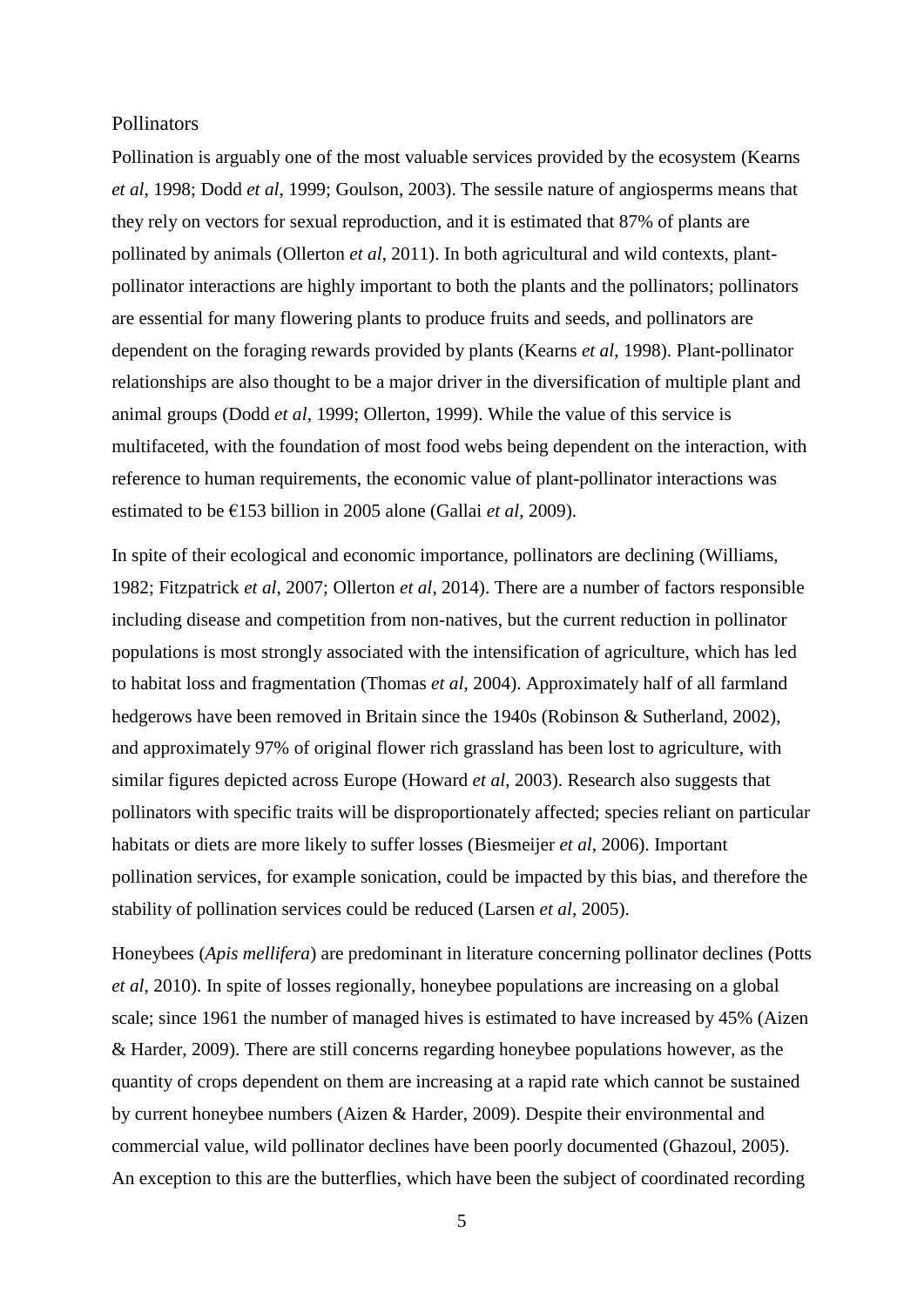initiatives for decades, and so their decline has been substantially monitored (Settele *et al*, 2008; Lewis & Senior, 2011). Butterfly declines across Europe are severe; in 1840 the Bavarian Reserve, Germany, had 117 species of butterfly present, but only 71 in 2013 (Habel *et al*, 2016). Many species of bees, which are responsible for most pollination services provided by animals, have also shown similar reductions in numbers (Buchmann & Nabhan, 1996; Klein *et al*, 2007; Cameron *et al*, 2010; Ellis *et al*, 2015). Of all bee species, bumblebees (*Bombus* sp.) have been the most frequently monitored (Goulson *et al*, 2008). In Britain, six species of bumblebee (not including those belonging to the subgenus *Psithyrus*) have shown considerable declines (Williams & Osborne, 2009). Data for other bee species is fragmentary due to an absence of recording schemes (Potts *et al*, 2010). Studies suggest that other groups of pollinating insects are exhibiting equivalent, if not more pronounced, trends (Thomas, 2005).

### Rewilding and Pollinators

Thus far, literature concerning rewilding has focussed primarily on the conservation of mammal and bird species. The quantity of land previously used for agriculture in Europe that has been abandoned, and it set to be abandoned, is considerably large (MacDonald *et al*, 2000). Therefore rewilding does provide a much needed conservation approach for animals with extensive habitat ranges, for example *Canis lupus* and *Lynx lynx*, which are not compatible with traditionally small nature reserves or the fragmented landscape of Western Europe (Fritts & Carbyn, 1995). However, the majority of biodiversity is smaller and functions at lesser spatial scales, and in order for rewilding to be considered a viable conservation tool it must be suitable for all kinds of biodiversity, not just a select few species.

Despite accounting for the majority of biodiversity and providing valuable ecosystem functions, insects are vastly under-represented in conservation research (Clark & May [2002;](https://link.springer.com/chapter/10.1007/978-3-319-12039-3_6#CR6) Cardoso *et al*, [2011\)](https://link.springer.com/chapter/10.1007/978-3-319-12039-3_6#CR4). The literature surrounding rewilding reflects this, with only a few studies concerning insects, and an even lesser amount focussing on the impacts of rewilding on pollinators (Merckx, 2015).

Mata *et al* (2016) produced a report which detailed species that should be targeted for rewilding projects in Melbourne. Insect species made up 29% of all priority organisms, and this included pollinator species such as *Amegilla* sp., which were selected because of their contribution to the pollination of many native plant species. Other pollinators suggested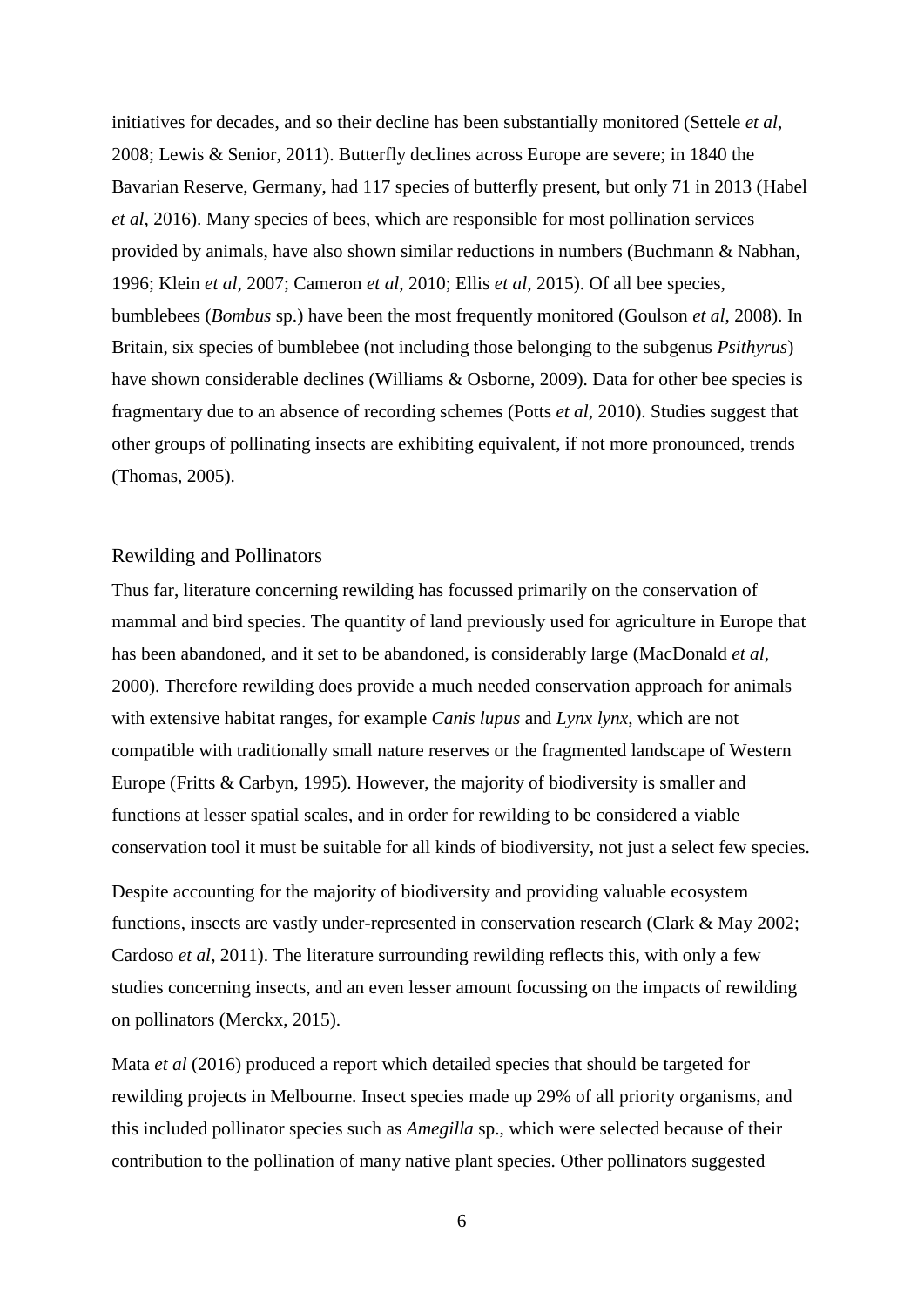included *Heteronympha merope,* as they are easily recognisable by the public and an indicator of climate change. A paper produced by Merckx (2015) highlighted the potential benefits and caveats of rewilding on moth and butterfly species. It is proposed that rewilding can be a useful conservation tool for Lepidoptera, but in order for it to be effective, a degree of habitat heterogeneity must be maintained. Merckx concludes that a completely passive rewilding approach, whereby a climax community will dominate the entire landscape, will have limited outcomes not just for Lepidoptera, but for other pollinator species also.

#### Knepp Rewilding Estate

Currently, the most extensive survey which attempts to quantify the effects of rewilding on pollinators is the 2005 baseline study at Knepp Rewilding Estate in West Sussex (Greenaway, 2005). The estate covers approximately 3500 acres and over the past two decades has transformed from an agricultural farm into a lowland rewilded landscape. The project is ongoing, and the core goal is to monitor and record how the vegetation structure and overall biodiversity has changed since moving away from agricultural practices. The land at Knepp was subject to increasingly intensively farming following the Second World War. The success of traditional agriculture was limited however due to the heavy clay soil, and competition from more successful farms resulted in little profit being made. After the visible results from the restoration of the Repton Park in the estate in 2001, the owner, Charles Burrell, decided to rewild the entire estate. A selection of herbivores including Tamworth pigs, Exmoor ponies, and English longhorn cattle were introduced onto the southern block of the estate to aid in restoring ecosystem functionality and provide the top-down maintenance that is typical of active rewilding projects. Introducing large mammals would also prevent the establishment of dense woodland that is typical of passive rewilding projects (Marren, 2016). The results of the project thus far have demonstrated its conservation success, and it is recognised for its nationally scarce species such as *Streptopelia turtur* and *Apatura iris* (Tree, 2017).

The survey at Knepp recorded over 1000 species of flora and fauna, and while this is an impressive quantity, the invertebrates are likely to be underestimated due to the time frame of the survey. Three species of Syrphidae were recorded over the course of a single day, one of which, *Pipiza lugubris*, is of notable conservation importance. Butterflies were monitored using transects, and 13 species were recorded over a 15-hour period. The survey of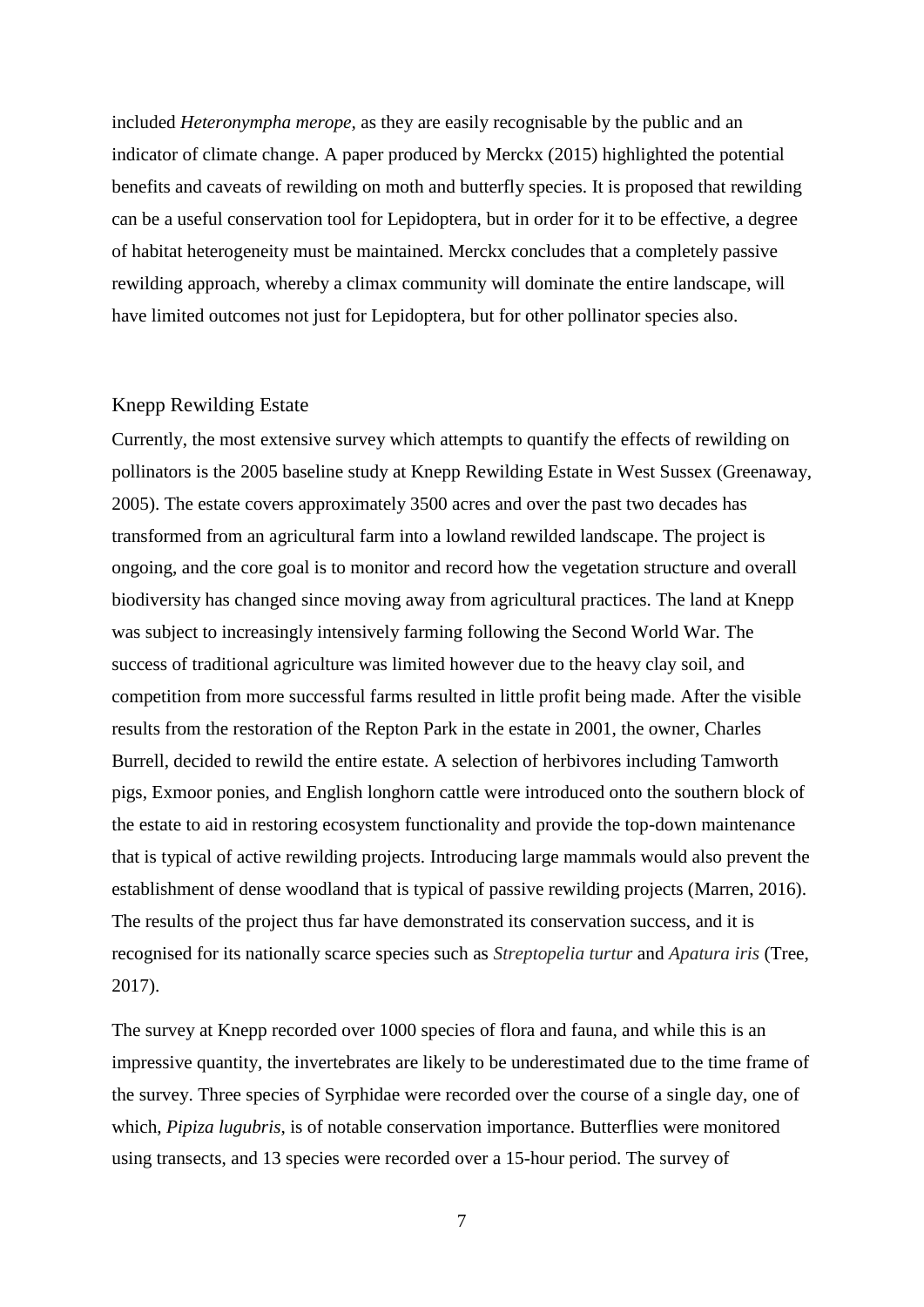Hymenoptera revealed very little; 12 bee species from four different genus' (*Andrena, Bombus, Lasioglossum*, and *Nomada*) were recorded in pitfall traps. There are likely to be much more species present at Knepp however, as pitfall traps are not an effective method of monitoring bees.

Knepp Estate provides a unique opportunity to investigate the impacts of rewilding on pollinator diversity and abundance with reference to succession. Fields were taken out of agricultural production at different times, and the vegetation structure is likely to reflect this. The presence of large herbivores also means that areas of open grassland will be prevalent throughout the site, and this could prove important for pollinators.

### Hypotheses

The main aim of this study was to assess the impacts a rewilding project can have on pollinator populations at a local scale. There were three hypotheses:

- (i) Fields which were taken out of agricultural production most recently would have a greater abundance and diversity of pollinators present than fields which were taken out of production earlier.
- (ii) Fields which were taken out of agricultural production most recently would have less developed vegetation i.e. more open habitat.
- (iii) A greater abundance and diversity of pollinators would be observed in fields where the vegetation was in the earlier stages of succession.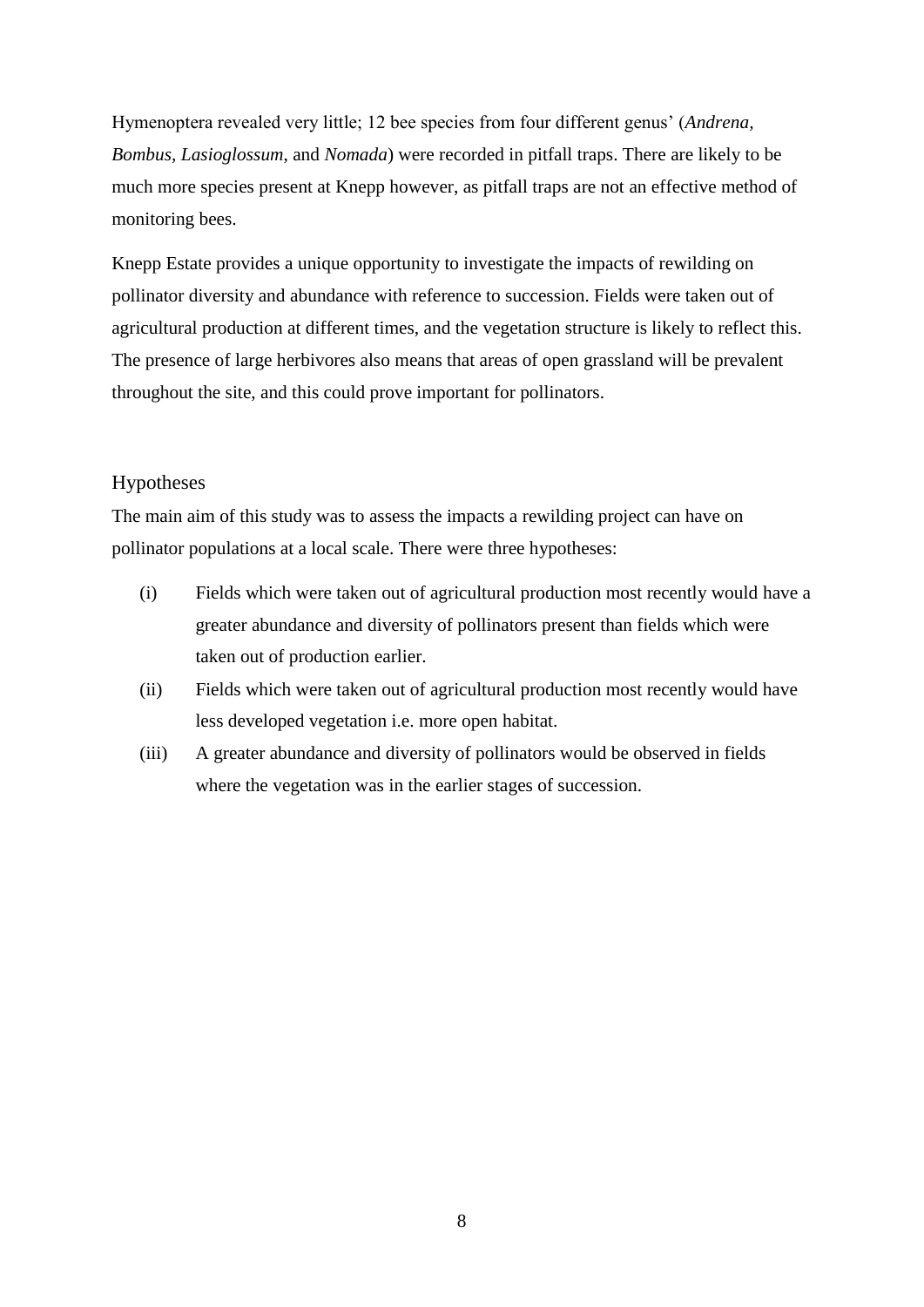## Methods

Data was collected between May  $15<sup>th</sup>$  and June  $15<sup>th</sup>$  2018 at Knepp Rewilding Estate in West Sussex. The estate is divided into three blocks by roads, and this project focused on the southern block only (Fig. 1). The southern block was further divided into three sections, with each section corresponding to an experimental repeat. Within each section, five fields were selected at random using a random number generator; four were representative of different years taken out of agricultural production from years 2002, 2003, 2004, and 2005. The fifth field was permanent pasture, which is maintained by Knepp Estate and mown every three years. The permanent pasture fields acted as the control.



**Figure 1:** The southern block of the Knepp Rewilding Estate. The thick black lines dividing the site in three indicate where the block was split, with each section corresponding to a week's data collection. The highlighted fields represent the field selected for survey and each colour signifies a different year taken out of agricultural production; red are the fields taken out of production in 2005, yellow are fields from 2004, pink are 2003, blue are 2002, and purple shows permanent pasture.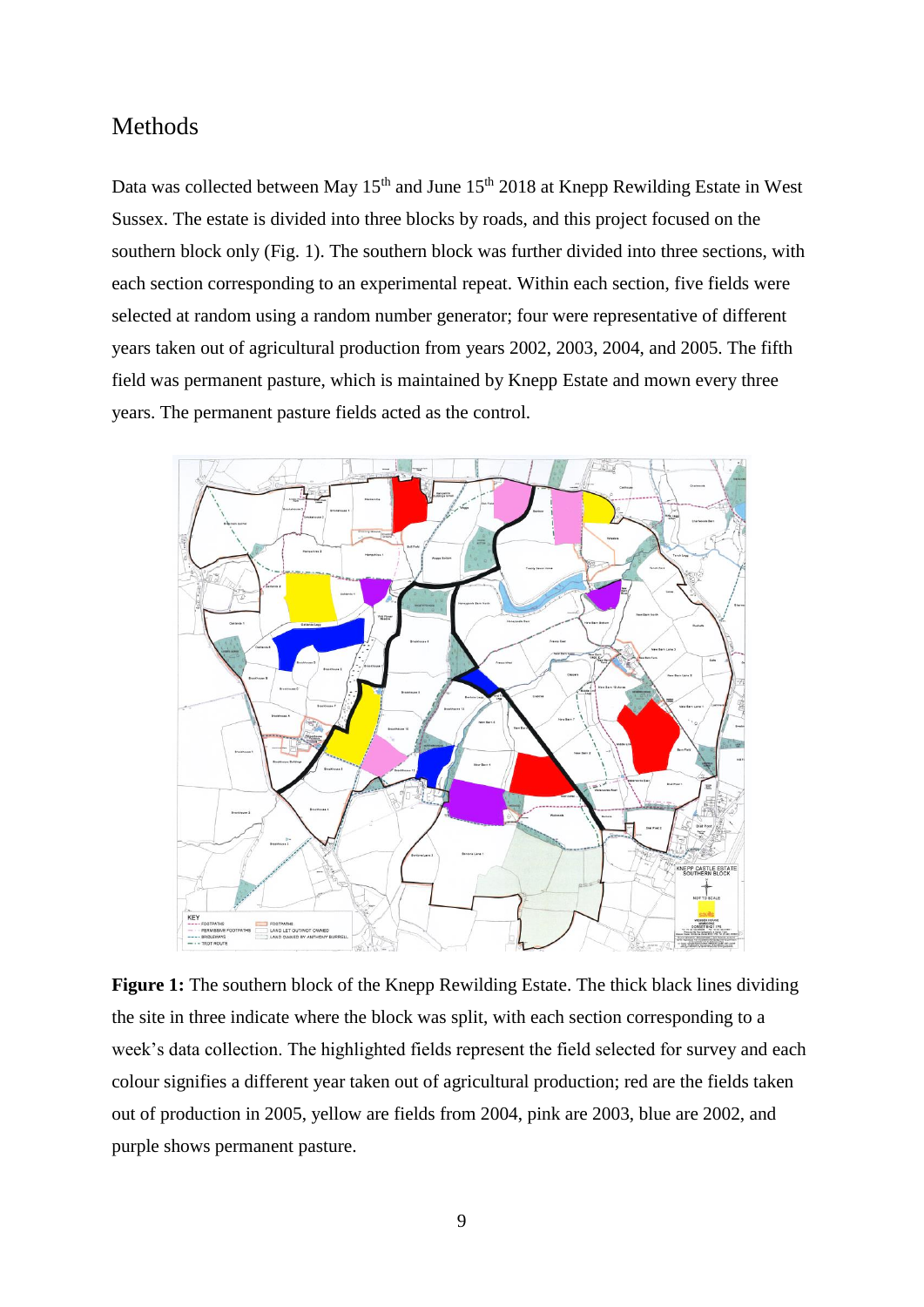#### Week 1

#### NVC Data Collection

National Vegetation Classification (NVC) surveys were carried out in all 15 fields over the course of the first seven days. The NVCs covered four levels; ground, field, shrub and tree. For both the ground and field layer a quadrat measuring 0.5m x 0.5m was placed randomly in the field five times. The scrub layer was assessed using a 30m measuring tape and measuring a 5m x 5m quadrat. The plant species within the quadrat boundaries were identified and given a score using the Domin scale, which ranges from 1 (a single plant covering less than 10% of the quadrat area) to 10 (the plant covers 100% of the quadrat area). A digital photograph was also taken of each quadrat. All fields were bordered by trees, and so the tree layer was measured by randomly selecting a 25m stretch of tree line and identifying all the tree species. Again, each species was given a score using the Domin scale. Opportunistic sightings were made also by conducting a 10 minute search period, whereby any individuals not found in quadrats were recorded. All NVC data was quantified using Modular Analysis of Vegetation Information System (MAVIS).

### Drone Mapping

All field sites were mapped using a drone (Mavic Pro). A central point was taken of each field and a 20m buffer was applied to select the area for mapping. The drone was then flown at 78m which produced a picture of the area with a resolution of 2cm per pixel. DroneDeploy software was used to generate structure from motion, and calculated the standard deviation of vegetation height within the selected area.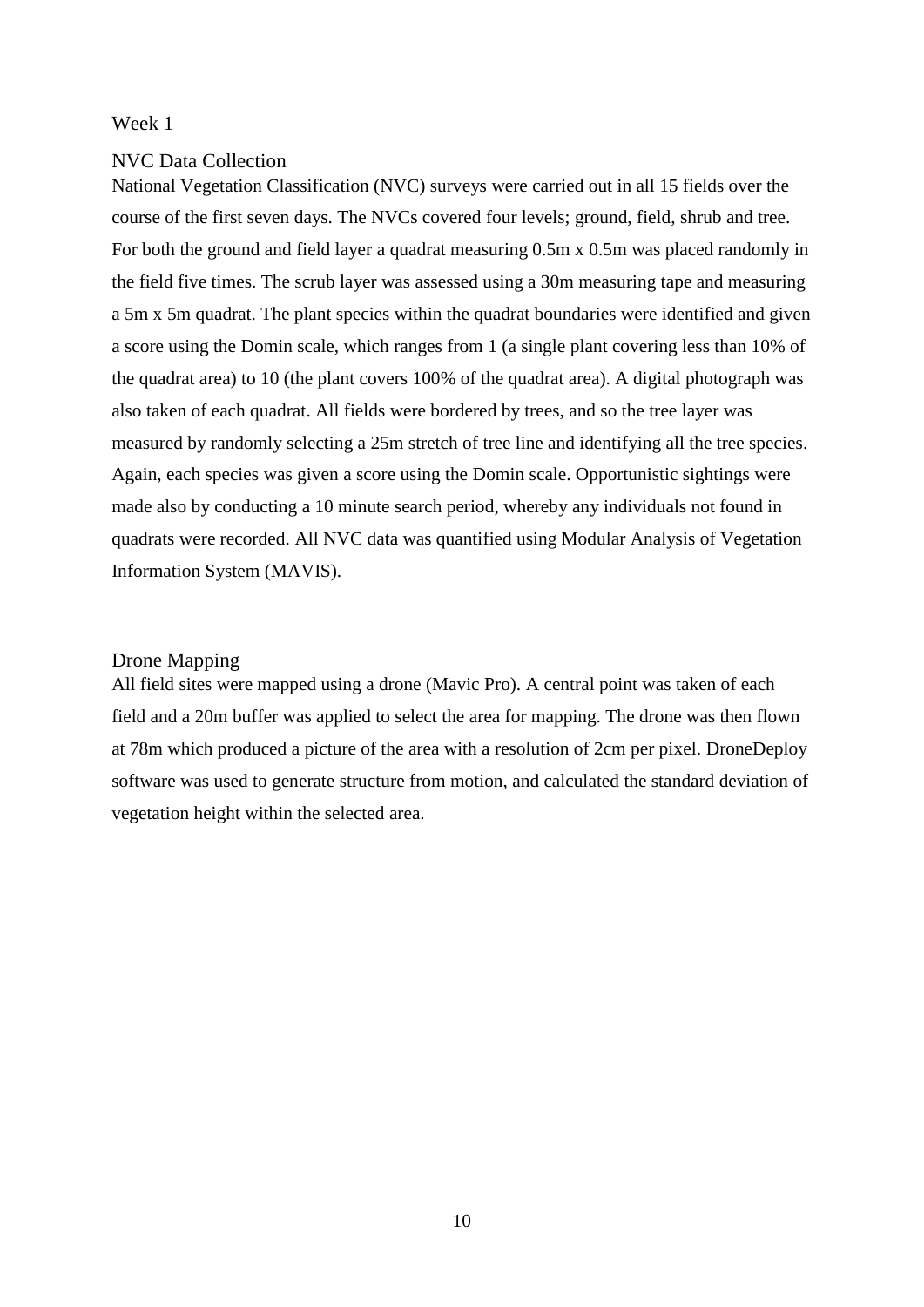## Weeks 2 - 4

Pan Trapping



**Figure 2:** An aerial view of the pan trap set-up. Traps were placed on top of a crate which raised them up from the ground level. 4 colours were used; pink, white, yellow, blue.

Four pan traps measuring 18cm in diameter and coloured white, red, yellow, and blue were set up as close to the centre of each field as possible (Fig. 2). The traps were raised off of the ground using a black crate (35cm x 45cm x 22cm) which was secured into the ground using pegs. Clear traps were cable tied to the crate base, and the coloured pan traps were secured into them using unscented adhesive.

Every morning between 9am and 11am the traps were filled approximately two thirds full of water and a few drops of unscented dishwashing liquid (Greenscents) were added also. Every evening between 6pm and 8pm the contents of the traps were emptied into separate sealed plastic bags. The samples were taken back to a temporary laboratory setup at Knepp, and sorted through. Every individual was identified to order level, and any honeybees, bumblebees, solitary bees, wasps, butterflies, moths and hoverflies were removed from the liquid, pinned using forceps, labelled, and then mounted onto a polystyrene base. Once dry, a microscope and identification guides (Waring & Townsend, 2014; Ball & Morris, 2015; Falk,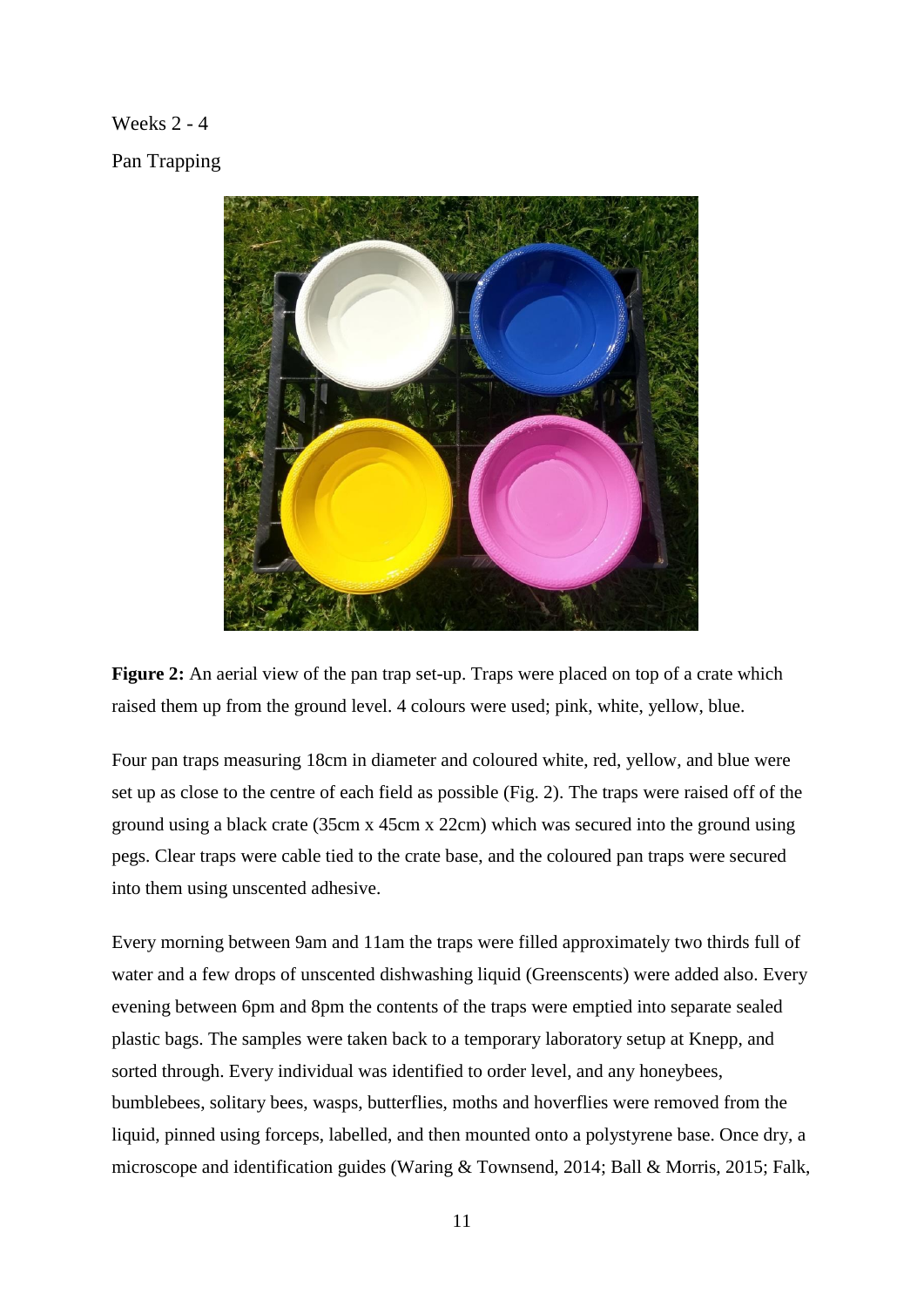2015; Lewington, 2015) were used to identify the samples to species level. Traps were setup in each section of the southern block for six days, and on the seventh the traps were removed from the fields.

#### Transect Sampling

Transect surveys were conducted in each of the five fields for seven days between 10am and 3pm. Beginning as close to the centre of the field as possible, a distance of 100m was walked at a steady pace. The direction of walking was determined by generating a random number between 0 and 360 and following that direction using a compass. If an unpassable obstacle was encountered, the observer would make a 90 degree turn to the left and continue walking. Whilst walking, a note was made of any bee, butterfly, hoverfly, moth or wasp seen within a 2 meter distance to the left or right of the observer on the ground and 2m above the observers head for flying insects. Individuals were classified as far down as possible by the observer in the field. As well as their presence, their behaviour (flying, foraging, resting, mating etc.) was recorded. If foraging, the forage plant would also be recorded. This was done in each of the three sections of the southern block.

#### Statistical Analysis

All data were analysed in R (version 3.3.2) using linear models with a normal distribution (package: base). The normality of the distribution of all variables was calculated using a Lilliefor test (package: nortest), and the output of this determined whether a parametric or non-parametric test was undertaken. The Simpson's Diversity Index (D) of pollinators observed on transects was calculated for each of the years taken out of production (Simpson, 1949), and these were compared using a one-way ANOVA (package: car). The effect of year taken out of production on the standard deviation of vegetation height was determined using a Kruskal-Wallis test (package: car).

Linear regressions were used to examine the relationship between the standard deviation of vegetation height and the frequency of pollinators (packages: car, mblm). As well as overall abundance, each of the seven pollinator groups was also tested individually: Apini, Bombini, Heterocera, Rhopalocera, Syrphidae, Vespidae, and the solitary bee species. All solitary bee species observed on transects (*Andrena, Halictus, Hylaeus*, *Lasioglossum,* and *Osmia*) were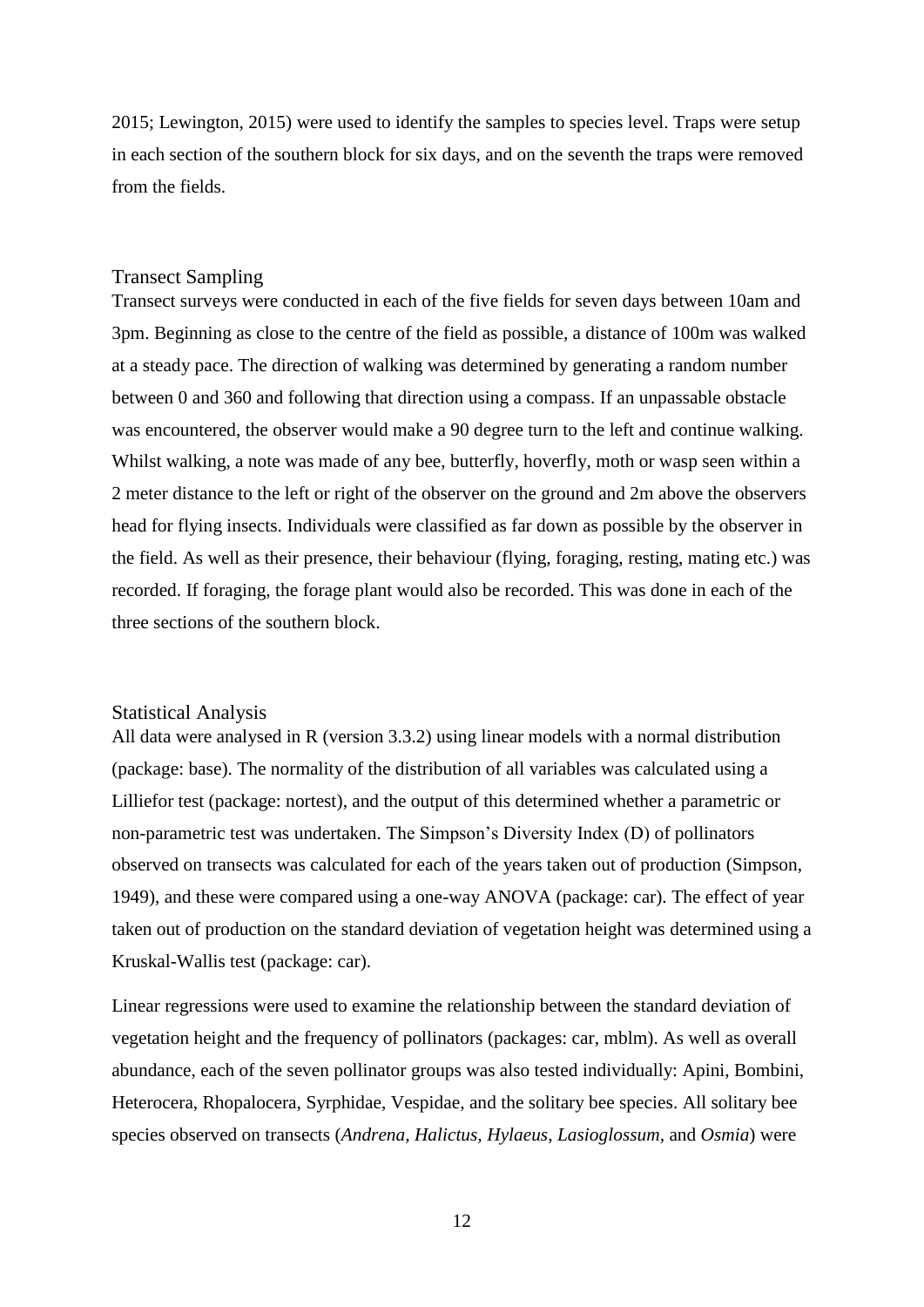combined into a single group to provide the statistical power to analyse the data. All graphs were produced in the ggplot2 package.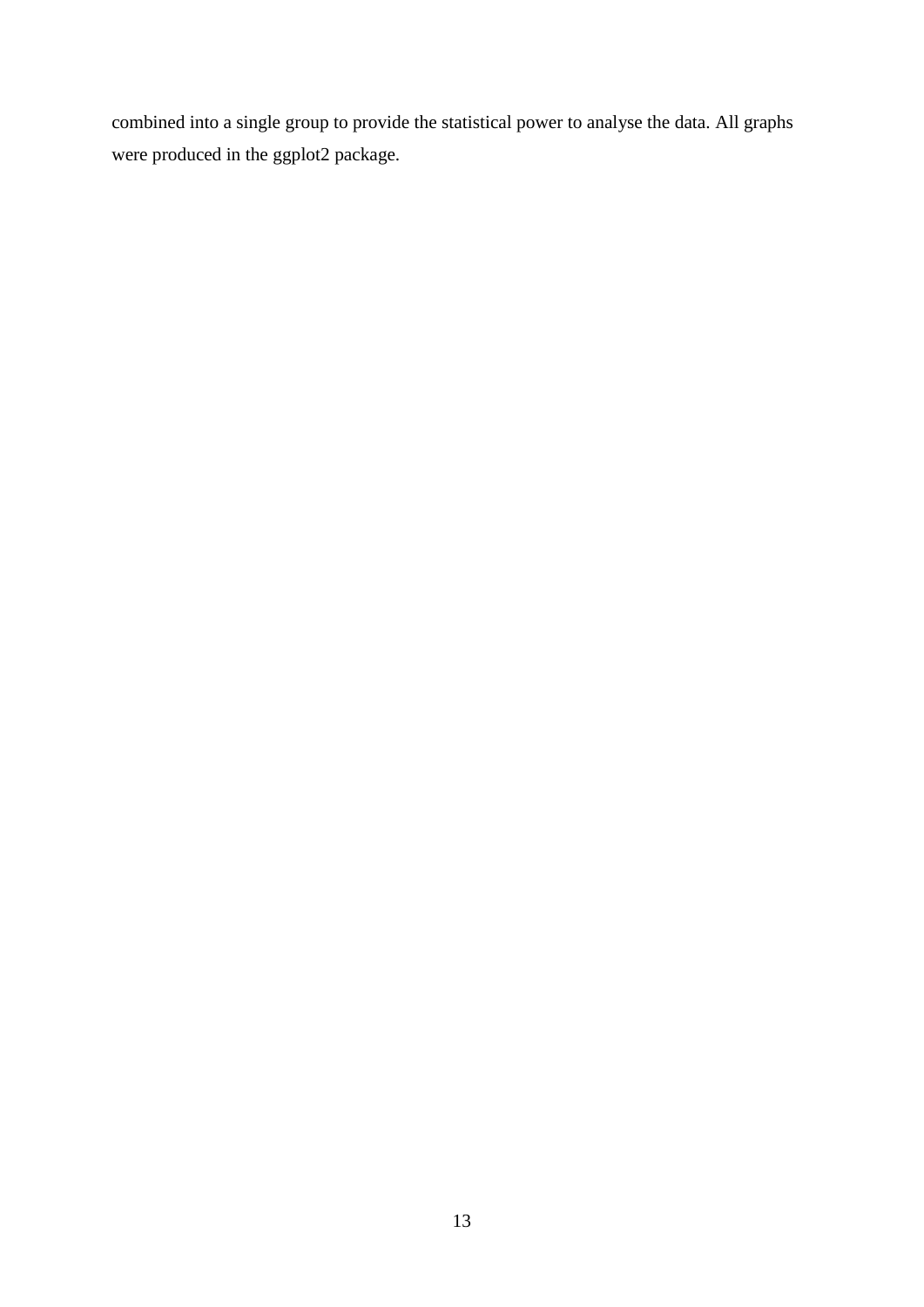## Results

A total of 3359 individuals were caught in pan traps over the three week period. Of this, 45 were organisms this study aimed to concentrate on (Apini, Bombini, Heterocera, Rhopalocera, Syrphidae, Vespidae, and solitary bees). The remaining individuals belonged to Aranea (1%), Coleoptera (5%), Diptera (excluding Syrphidae species) (43%), Hemiptera (49%), and Hymenoptera (<0.5%). 786 pollinators were observed on transect walks and these were categorised into seven groups: Apini (n = 374), Bombini (n = 116), Heterocera (n = 79), Rhopalocera (n = 82), Syrphidae (n = 89), Vespidae (n = 17), and the solitary bees (n = 29).

#### NVC

All 15 fields had unique NVC classifications, encompassing seven different habitat types (Appendix A). The most prevalent habitat was *Lolium perenne-Trifolium repens leys,* occurring in five fields from three different groups (2003, 2004, and pasture). The second most common habitat type also occurred in three field groups and was *Lolium perenne repens leys.* The only group of fields to have consistent habitat types across all three fields were those taken out of production is 2003.

#### Pan Traps

All 45 individuals caught in the pan traps are listed in Appendix B. The species caught most frequently was *Symmorphus gracilis* which was found in four of the five field categories (n = 15). Pasture fields showed the greatest diversity of pollinators present with 9 species caught, and both 2002 and 2003 fields had the lowest diversity ( $n = 4$ ). Pasture fields also had the greatest abundance of individuals caught ( $n = 19$ ), whereas 2003 only had 4 individuals.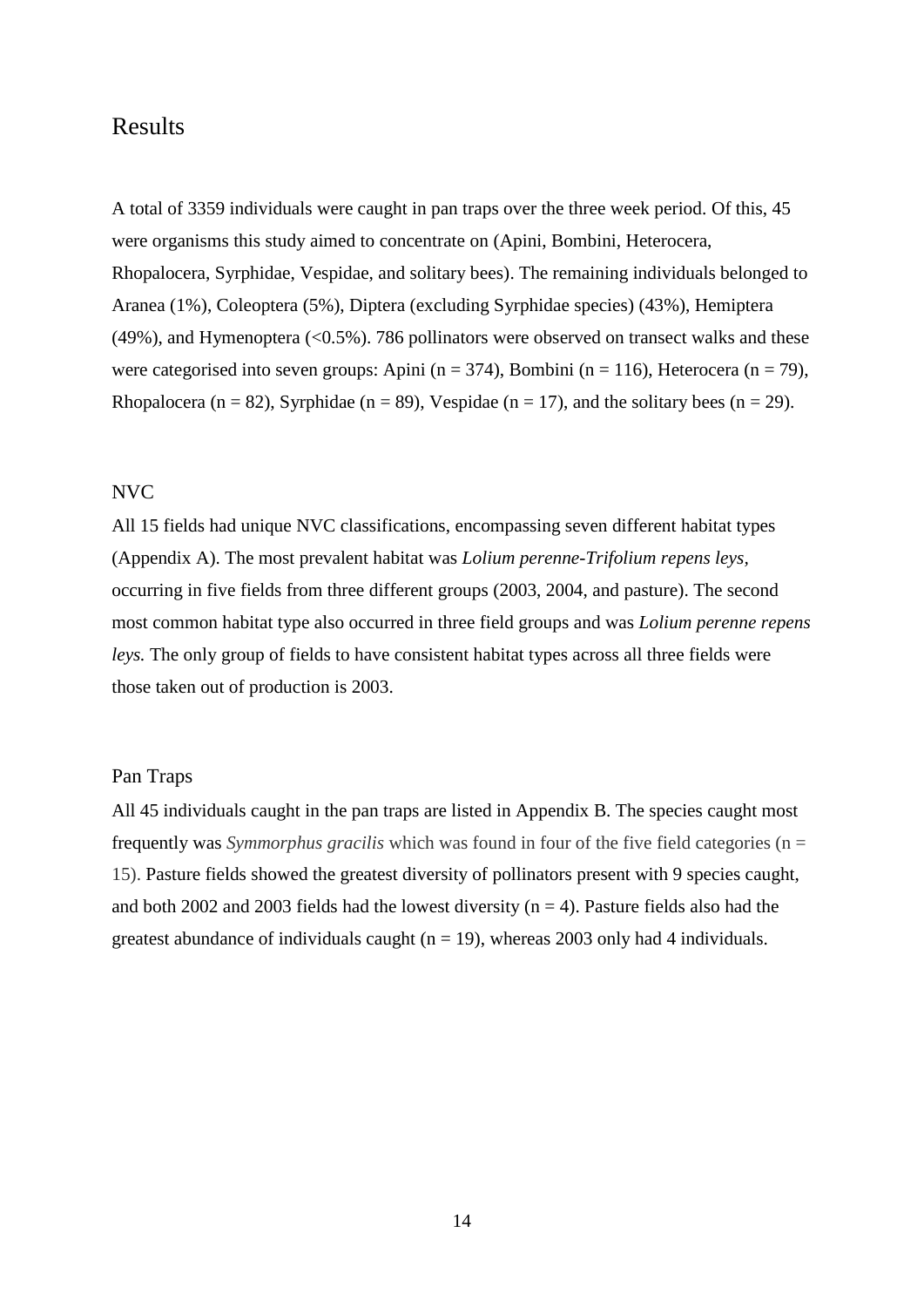### **Transects**







Overall pasture fields had the greatest abundance of pollinators  $(n = 214)$ , and fields in the 2003 category had the least ( $n = 85$ ). Honeybees (Apini) were the most abundant group in all field categories accounting for 56% of all individuals in 2002 fields, 44% in 2003, 35% in 2004, 48% in 2005, and 56% in pasture fields. Vespidae were the least observed group in all field categories, and no individuals of Vespidae were seen in 2004 fields. Fields taken out of agricultural production in 2003 had the greatest overall diversity ( $D = 0.79 \pm 0.06$ ), and pasture fields had the lowest ( $D = 0.63 \pm 0.08$ ). 2002 fields had a Simpson's diversity index of  $0.69 \pm 0.08$ , fields from the 2004 category had a diversity of  $0.75 \pm 0.06$ , and 2005 fields had a diversity of  $0.7 \pm 0.14$ . There was no significant variation in the diversity of each field category (ANOVA:  $F = 0.12$ ,  $n = 15$ ,  $p = 0.88$ ; Fig. 3).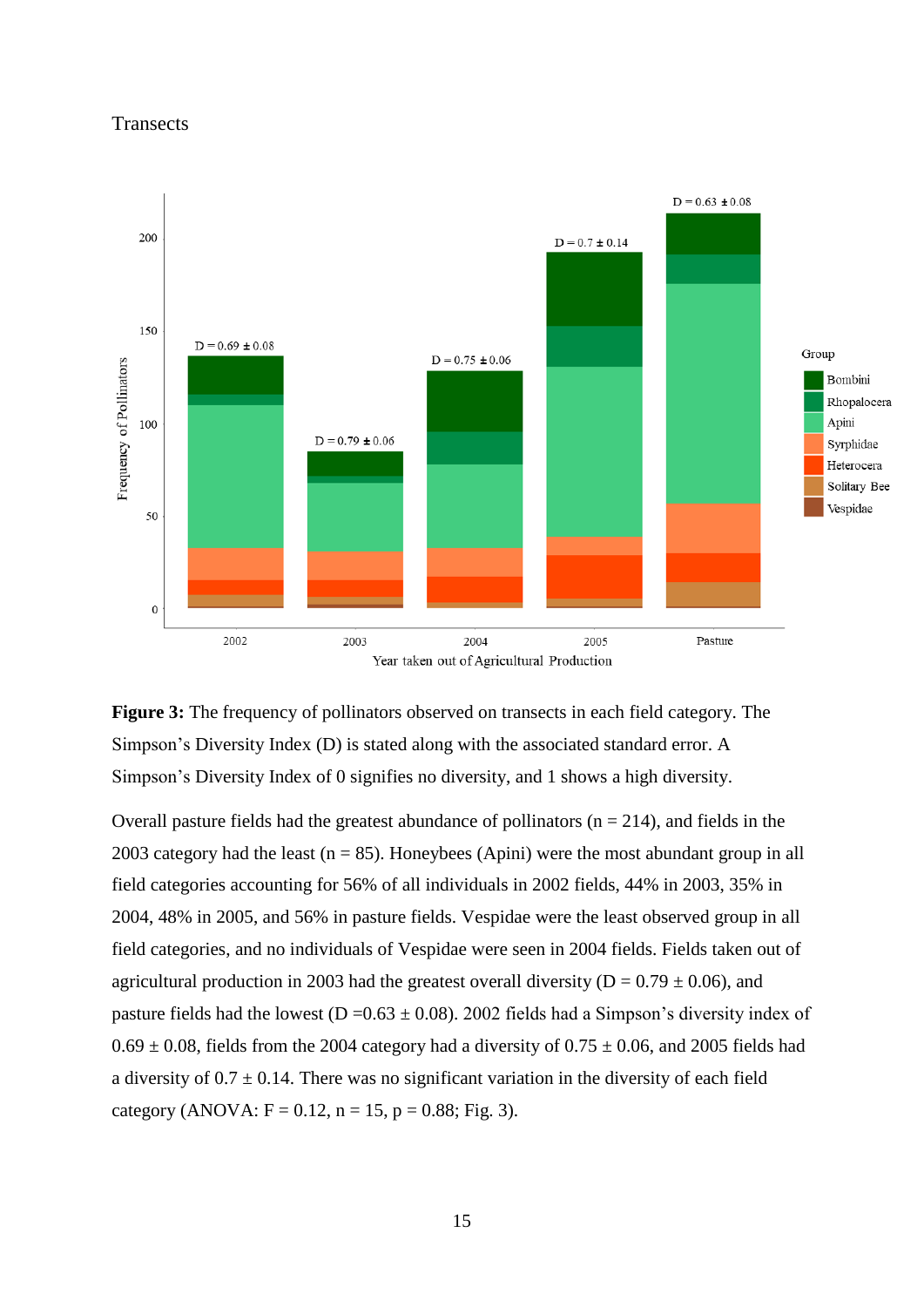

**Figure 4:** The standard deviation of vegetation height (in metres) of each field category. The boxes depict the median and interquartile range, and the whiskers indicate the maximum and minimum values. A standard deviation of vegetation height of 0 indicates an area of vegetation consistent in height, and a value of 3m would show that vegetation present within the site varied 3m in height between the tallest and shortest vegetation.

The average standard deviation of vegetation height for fields taken out of agricultural production in 2002 was  $0.89 \pm 0.69$ m, 2004 had an average of  $0.36 \pm 0.11$ m, and the average for pasture fields was  $0.38 \pm 0.14$ m. Fields in the 2003 group had the greatest average height  $(1.94 \pm 0.8$ m) and 2005 had the smallest  $(0.34 \pm 0.19$ m). The standard deviation of vegetation height showed no significant difference between fields (Kruskal-Wallis:  $\chi$ 2 = 4.8, n = 15, p = 0.31; Fig. 4).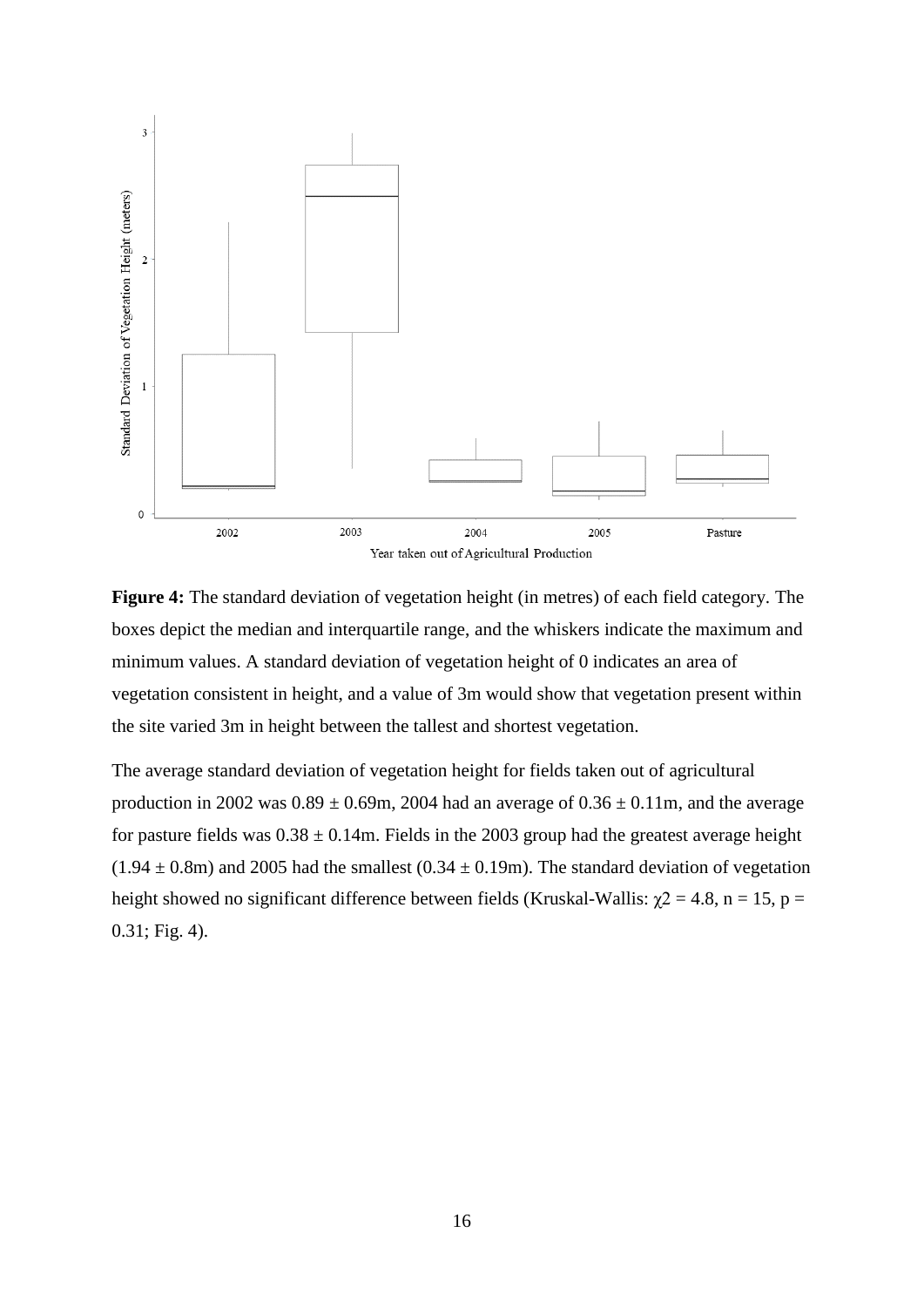

**Figure 5:** The standard deviation of vegetation height (in meters) against the frequency of pollinators observed on transects. A standard deviation of vegetation height of 0 indicates an area of vegetation consistent in height, and a value of 3m would show that vegetation present within the site varied 3m in height between the tallest and shortest vegetation.

There was a positive correlation between the standard deviation of vegetation height and the total abundance of pollinators seen on transects ( $R^2 = 0.15$ ,  $n = 796$ ,  $p = 0.03$ ; Fig. 5). Only 1 pollinator was seen at a vegetation height of 0.17m, and the pollinator frequency peaks at a vegetation deviation of 0.65m ( $n = 181$ ). At the highest vegetation height deviation (2.99m) 28 pollinators were observed, and 41 individuals were seen at the lowest vegetation height deviation (0.11m).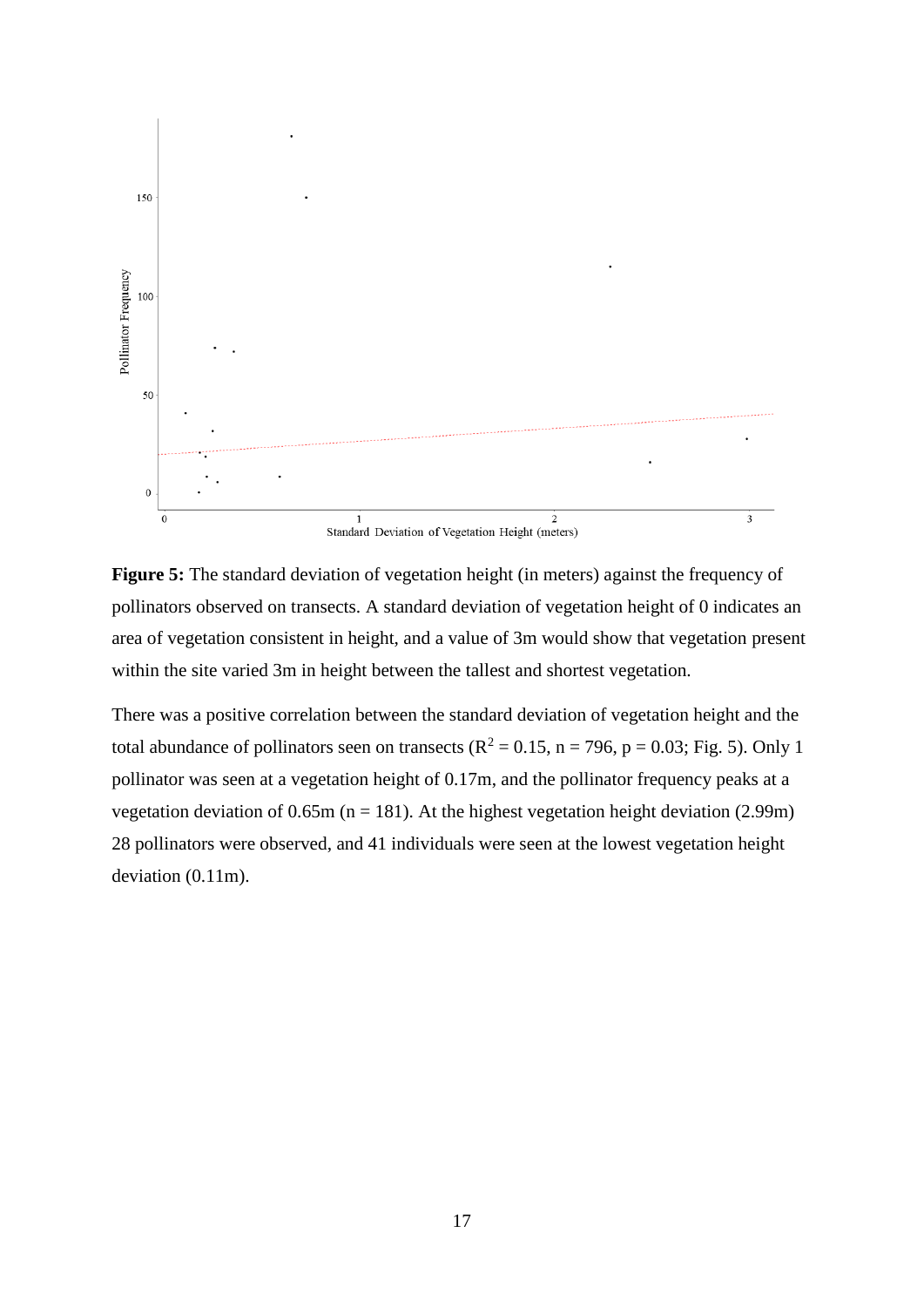



Of the seven pollinator groups observed on transects, four had statistically significant results (Fig. 6). The frequency of Syrphidae had an overall positive relationship with standard deviation of vegetation height ( $R^2 = 0.36$ ,  $n = 89$ ,  $p = 0.02$ ; Fig. 6a). The greatest number of Syrphidae is seen at a vegetation height deviation of  $0.65m$  ( $n = 21$ ), and the lowest frequency is at 0.17m with no individuals observed. Heterocera had a significant negative relationship with standard deviation of vegetation height ( $R^2 = 0.27$ ,  $n = 79$ ,  $p = <0.01$ ; Fig. 6b). The frequency of Heterocera was greatest at a vegetation height deviation of  $0.12$ m (n = 15), and lowest at 0.17m (n= 0). The abundance of Bombini also had a positive correlation with standard deviation of vegetation height ( $R^2 = 0.12$ , n = 116, p = <0.01; Fig. 6c). Bombini abundance was highest at  $0.73$ m vegetation height deviation ( $n = 36$ ), and no individuals were seen at vegetation height deviations of at 0.21m, 0.27m and 2.5m. The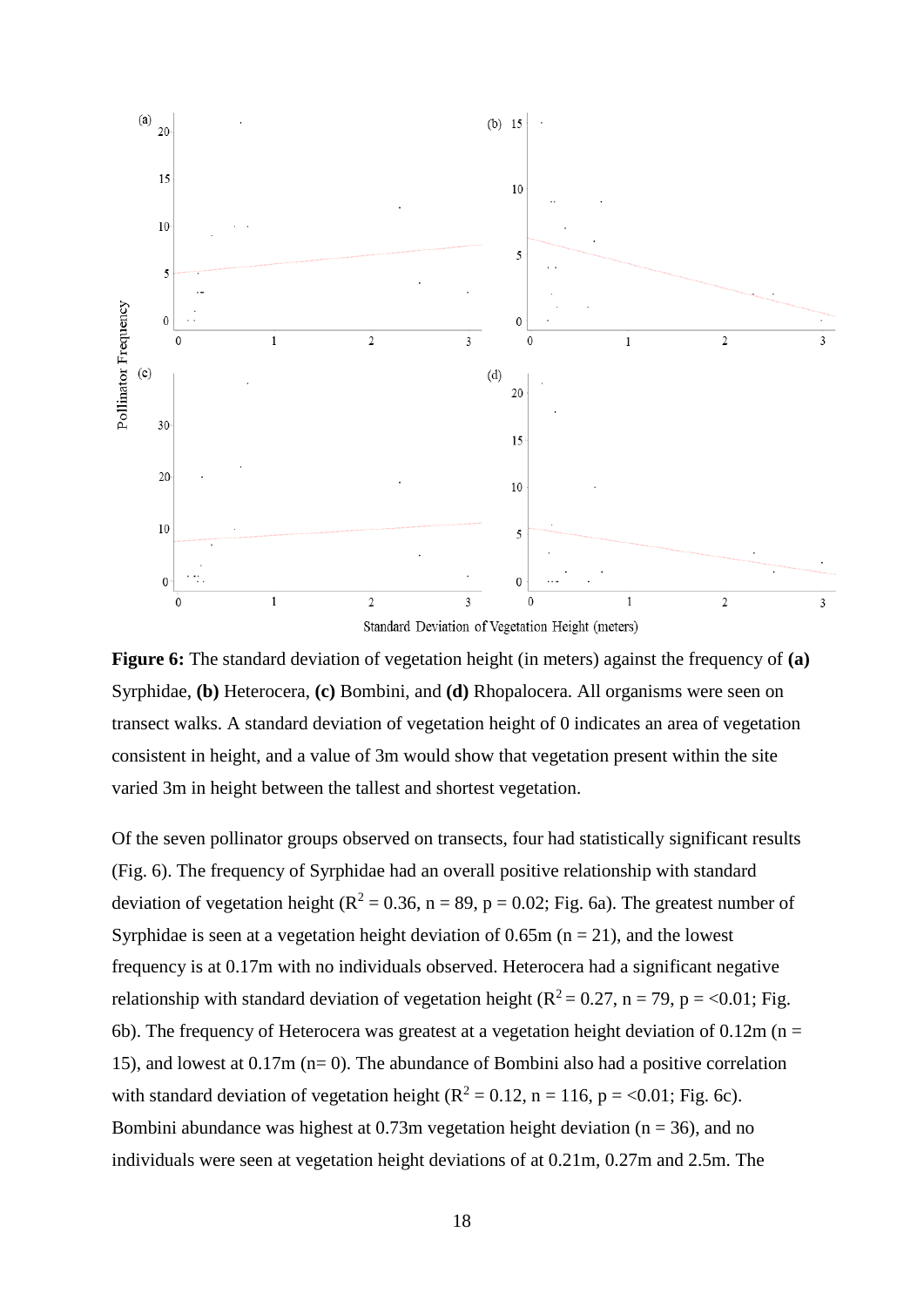frequency of Rhopalocera had an overall negative correlation with standard deviation of vegetation height ( $R^2 = 0.48$ , n = 82, p = 0.03; Fig. 6d). No Rhopalocera were observed at five sites (standard deviation of vegetation heights 0.17m, 0.21m, 0.26m, 0.27m, and 0.59m), and the greatest abundance was seen at a vegetation height deviation of  $0.12m$  ( $n = 21$ ).



**Figure 7:** The behaviours of pollinators observed on transects against the standard deviation of vegetation height (in meters). A standard deviation of vegetation height of 0 indicates an area of vegetation consistent in height, and a value of 3m would show that vegetation present within the site varied 3m in height between the tallest and shortest vegetation. The 15 bars represent the 15 fields surveyed in this study.

Foraging on *R. fruticosus* accounted for 64% for all behaviours observed on transects (n = 507) and occurred in five fields ranging in vegetation height deviation from 0.26m to 2.29m. Foraging on *Rosa canina* and *Trifolium repens* were the least observed behaviours (n = 1) and were only observed in fields where the vegetation height deviation was 2.99m and 0.35m respectively. Fields with a vegetation height deviation of 0.35m had the greatest variety of behaviours with only one behaviour (sonication) not being present. Flying was observed in all fields except one, where the vegetation height deviation was 0.26m.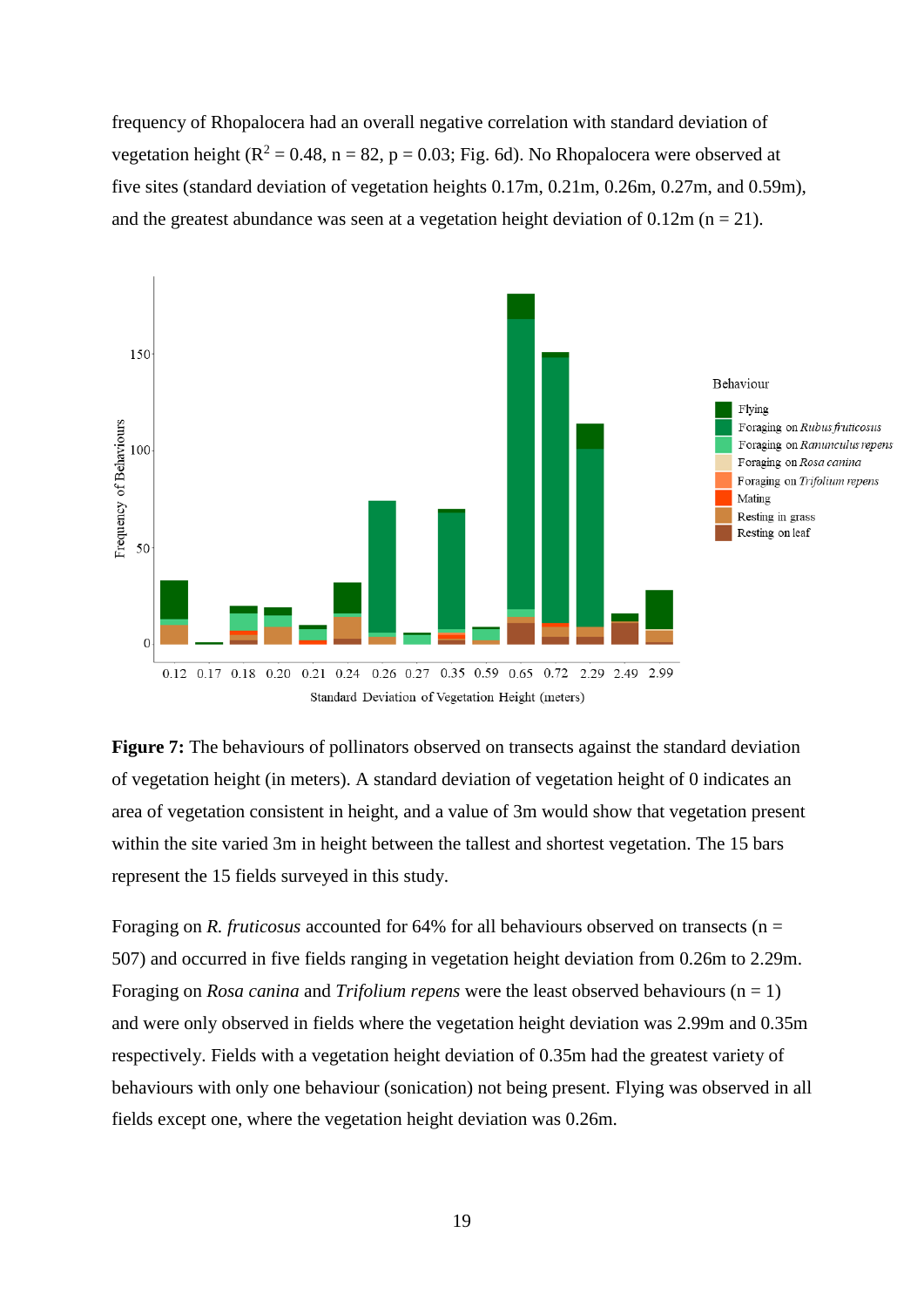## Discussion

#### Year and Vegetation

The overall abundance and diversity of pollinators observed on transects was not influenced by the year in which fields were taken out of agricultural production (Fig. 3). This suggests that the time since agricultural abandonment has little impact on whether pollinators will choose to inhabit an area or not. Although it is expected that organisms which have been negatively affected by agriculture would be more abundant in fields that had been removed from agricultural practices for longer, the lack of relationship could be explained by the vegetation structure of the fields.

Figure 4 shows the relationship between the standard deviation of vegetation height and year taken out of agricultural production. Despite 2003 appearing to have a greater vegetation height overall, this was insignificant, and there was no statistical difference in vegetation height deviation between different years. The fields surveyed at Knepp Estate were taken out of agricultural production only one year apart. A single year does not provide a sufficient amount of time for vegetation to establish and grow, which could account for the lack of significant difference between field categories. With regards to the apparent higher vegetation deviation in the 2003 fields, one of the fields in this category had a centre point which was located on the edge of a woodland running through the field. The presence of the woodland could account for the greater vegetation height observed in this category.

#### Vegetation and Pollinators

The frequency of pollinators increased with vegetation height, with more pollinators being present in areas with a greater variation of vegetation heights (Fig. 5). This suggests that pollinators prefer habitats which vary in structure, i.e. a greater degree of habitat heterogeneity. Numerous studies have described positive relationships between insect biodiversity and habitat heterogeneity (Atauri & Lucio 2001; Baz & Garcia‐Boyero, 1995; Murdoch *et al*, 1972; Southwood *et al*, 1979), and this study demonstrates this phenomenon also. Though the overall relationship was positive, the abundance of pollinators peaks at a standard deviation of vegetation height around 0.65m, and then it declines. This peak, and the general higher abundance of pollinators surrounding this vegetation height deviation, correlates with the presence of *Rubus fruticosus* bushes (Fig. 7). Recorder observations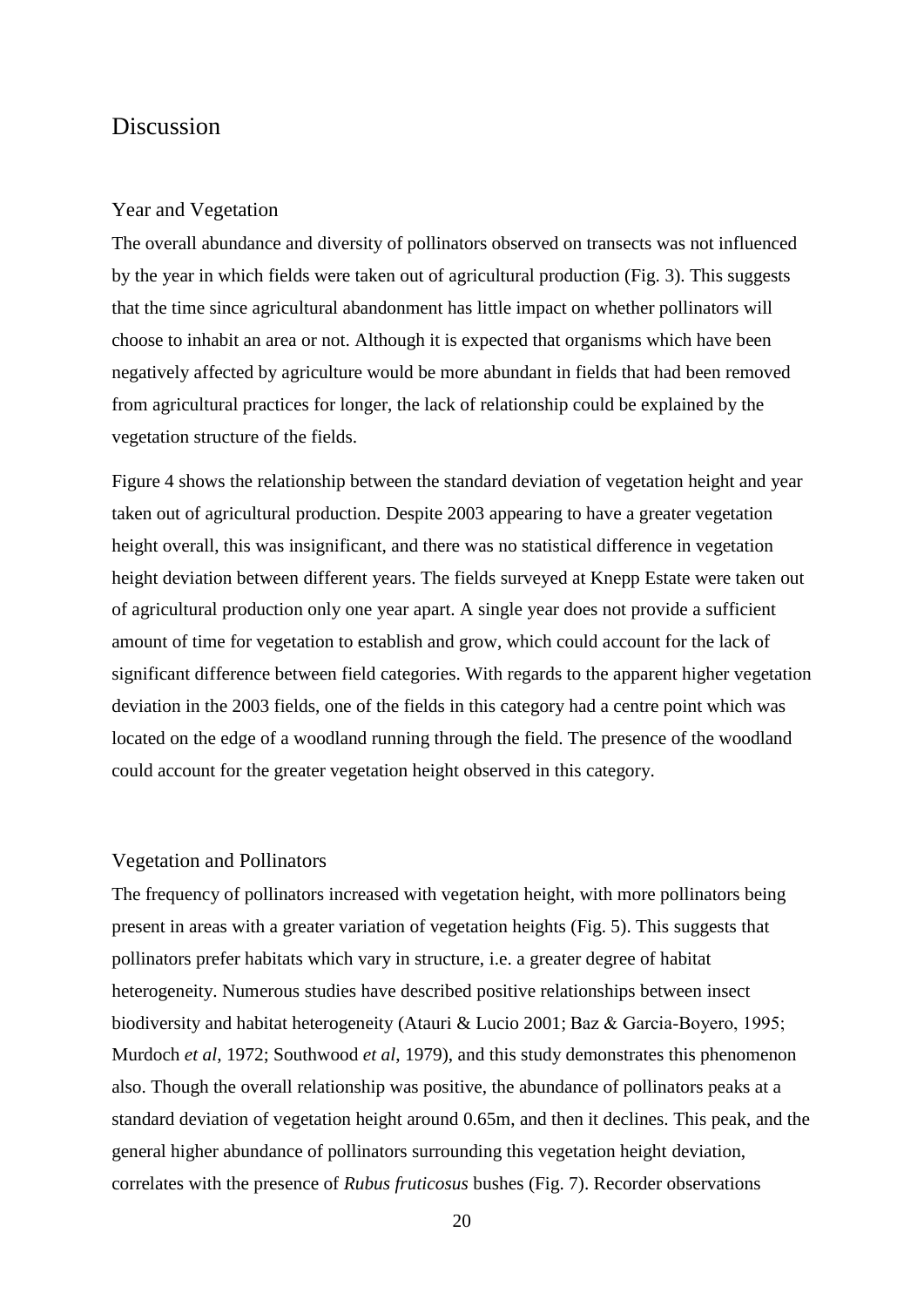revealed that during data collection *R. fruticosus* was the most prevalent plant in flower, and therefore likely to be the primary food source for pollinators throughout the duration of the project.

*R. fruticosus* is a perennial, deciduous shrub found in a wide variety of habitats across the UK. It can grow up to three metres in height and the woody stems of the plant bear thorns to deter herbivory. The flowers are white or pale pink with five petals and multiple stamens, and flowering begins in early spring and can last through to late summer (Zia-Ul-Haq *et al*, 2014). Plants can produce hundreds of individual flower heads, each containing a plentiful supply of nectar and pollen (Percival, 1946). The flowers of *R. fruticosus* have a very open structure with easy access to both the nectar and pollen, therefore organisms do not require any specialised mouth parts to obtain the foraging reward of the plant (Verma *et al*, 2014). The open access to flower heads combined with the high quality foraging reward means that *R. fruticosus* is visited by the majority of pollinator groups (Zia-Ul-Haq *et al*, 2014).

While the relationship between pollinator abundance and vegetation height deviation was positive overall, it is important to note that it only applies from mid-May until mid-June when data was collected, and that during this time frame the foraging choice of pollinators was restricted to mainly *R. fruticosus*. Further research is required to confirm or refute these findings, as the relationship is highly likely to change throughout the season as different plants begin to flower.

### Syrphidae

Syrphidae species were found more frequently in areas where the vegetation height deviation was greater (Fig. 6a). This relationship mirrors the overall pollinator abundance (Fig. 5), with a peak around 0.65m and then a decline. Again, this relationship is likely explained by the presence of *R. fruticosus*, which provides a rich nectar and pollen source for the adult hoverflies.

The most common species of Syrphidae was *Helphilus pendulus*, accounting for 78% of all Syrphidae caught in the pan traps (Appendix B). This is a fairly common UK species and the larvae feed on wet, decaying organic matter. As a result of this, *H. pendulus* is often found near ponds or cattle manure (Sommaggio, 1999). During the summer months when temperatures increase, cattle are known to seek out areas of shade to stay cool (Blackshaw & Blackshaw, 1994). Taller vegetation, i.e. trees, will provide cattle with shelter from the sun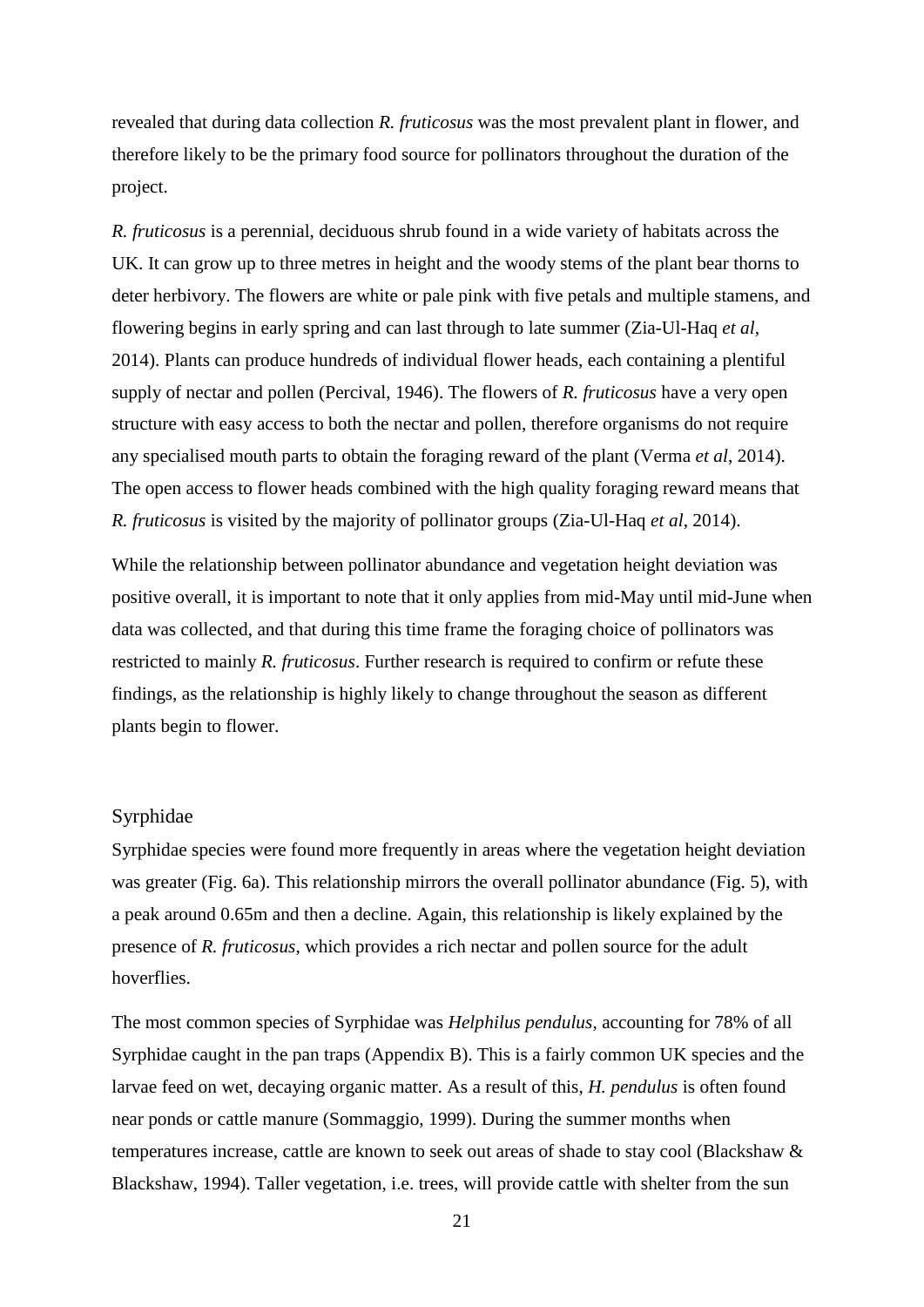and so this is where cattle will congregate during the day. This will in turn result in manure being deposited in close proximity to taller vegetation, and therefore more individuals of *H. pendulus* may be found in these areas.

An important factor to consider when investigating Syrphidae species is moisture. All Syrphidae have 3 larval stages which are maggot-like, but unlike other Diptera larvae, Syrphidae have tails. In contrast to the homogenous feeding habits of the adults, the larvae of Syrphidae have an array of feeding practices including saprophages, mycophages, and phytophages (Sommaggio, 1999). Knepp Estate does have both large and small water bodies on site, however this was not measured during this study. Future studies into the distribution of Syrphidae species at Knepp should take into account the presence or absence of water and its proximity to the study site.

#### Heterocera

Heterocera did not follow the overall pollinator relationship with vegetation height deviation (Fig. 5), and instead exhibited a negative correlation. Moths occurred more frequently in areas of consistent vegetation height (Fig. 6b). In this study, fields which had a low standard deviation of vegetation height are representative of open grassland fields as opposed to low deviations that would be observed in other vegetation heights which are fairly consistent, for example fields of only woodland or scrub. This is owing to there being no fields surveyed in this study which were comprised of only woodland or scrubland habitat.

Heterocera are a hugely biodiverse taxon with over 2500 species in the UK encompassing 19 different lepidopteron families (Fox *et al*, 2011). The ecology of individual moth species is highly varied also, with different species preferring different habitat types.

In the context of this study, two moth species were found in the pan traps, *Autographa gamma* and *Tyria jacobaeae* (Appendix B). Both of these moth species rely on consistently open vegetation. *A. gamma* is a migratory moth in the UK which migrates south to the Mediterranean basin during the winter months (Heath  $\&$  Emmet, 1983). The adult moths are generalists and feed on nectar from plants including *Centaurea scabiosa* and *Cirsium arvense*, which excrete an odour attractive to the moths (Plepys *et al*, 2002). The females lay their eggs on low-lying herbaceous plants, such as *Trifolium* sp. and *Rumex* sp., which the caterpillars consume (Chinery, 1995).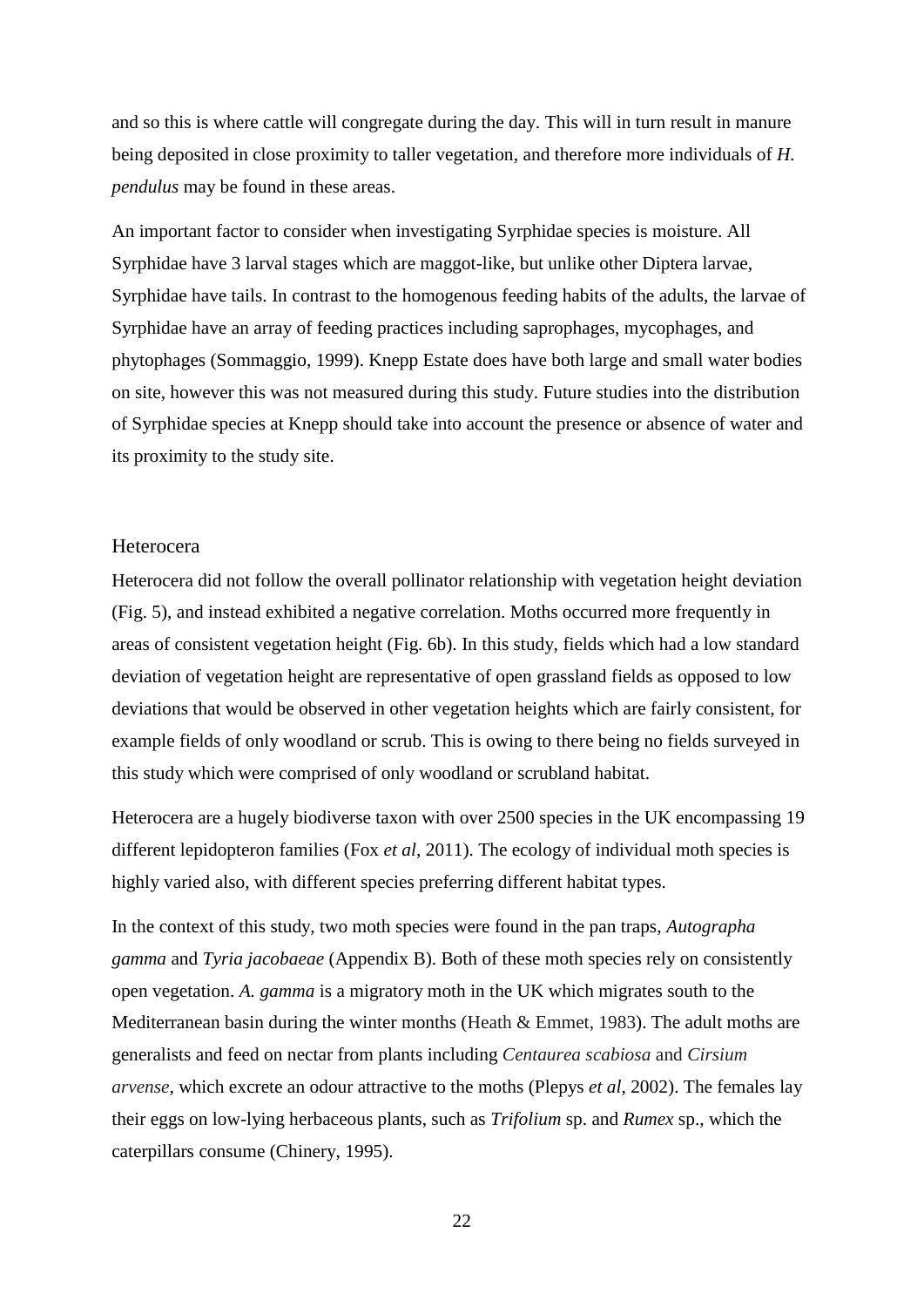*T. jacobaeae* on the other hand is a specialist moth species which has a strong association with its food plant, *Senecio jacobaeae.* Adult moths emerge in the spring and lay clusters of eggs of the underside of the basal leaves, which the young caterpillars consume once hatched. As the caterpillars develop they move towards the inflorescences of the plant and consume the flower buds (Dempster, 1982). Plants used for both adult and larval feeding of *A. gamma* and *T. jacobaeae* are found in areas of open vegetation. Therefore the greater abundance of Heterocera in more consistent vegetation heights i.e. open grassland, can be explained by the species found in the pan traps.

#### Bombini

As the standard deviation of vegetation height increased, as did the abundance of bumblebees observed on transects (Fig. 6d). Again, around 0.73m the frequency of bumblebees was at its greatest before decreasing. As with Syrphidae species, the flowering of *R. fruticosus* is likely responsible for this trend, and therefore it is inclined to change as the season progresses.

Another alternative explanation for this relationship could be nesting behaviour. Bumblebees often utilise disused small mammal burrows for their nests (Sladen, 1913). While not all bumblebee species nest in this way, for example *Bombus hypnorum* prefers to nest in aboveground cavities like holes in trees or walls (Benton, 2006), the only bumblebee species found in the pan traps, *Bombus terrestris* (Appendix B), does (Sladen, 1913). Nests located in close proximity to *R. fruticosus* could benefit from the plant in two major ways; (1) the dense structure of *R. fruticosus* bushes can provide shelter from the sun, preventing overheating of the nest (Jones & Oldroyd, 2006), and (2) the woody stems of *R. fruticosus,* along with their spinescence, could provide protection from potential predators (Richards, 1978).

A common large mammal predator of bumblebee nests is *Meles meles*, which locate nest sites and excavate the entire brood and comb for consumption (Alford, 1975; Pease, 1898; Sladen, 1913). Bees and wasps have been estimated to account for 6.5% of *M. meles* diet throughout the summer months (Cleary *et al*, 2009). A study by Goulson *et al* (2017) found that large mammals were most frequently responsible for the destruction of bumblebee nests, accounting for 5.5% of all occurrences. *M. meles* are present at Knepp Rewilding Estate, and so shelter from *R. fruticosus* could minimise the likelihood of an attack on the nest. No nests were observed in the field, however the relationship between bumblebee nesting behaviour and *R. fruticosus* with regards to predation could be investigated in the future.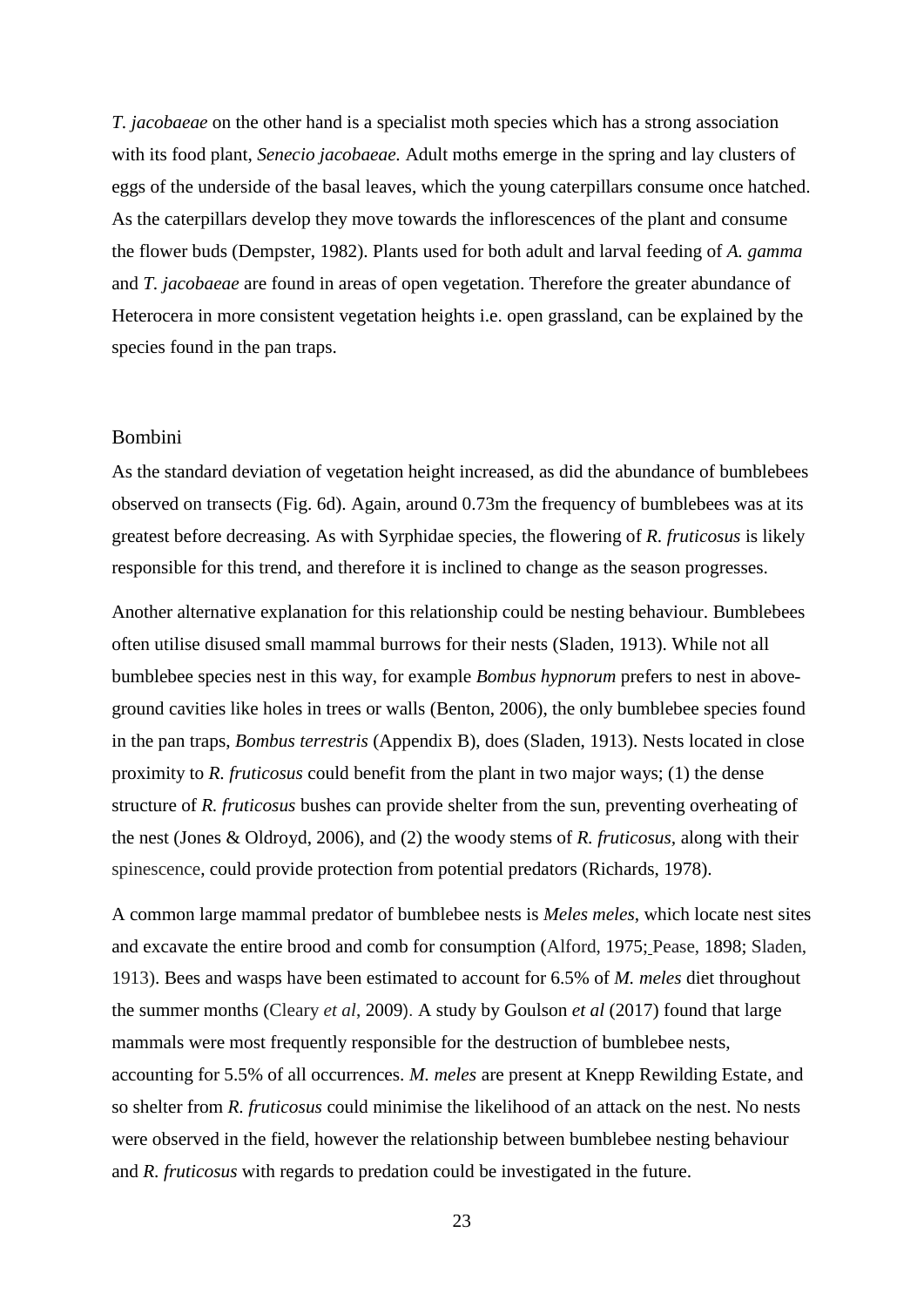#### Rhopalocera

Fig. 6d shows the relationship between the standard deviation of vegetation height and the frequency of butterflies. Just like the moths (Fig. 6b), butterflies are found in greater abundance in vegetation which is consistent in height, like open meadow habitat.

There are currently 59 species of butterfly in the UK, all of which interact with their environment in a different way. Butterflies typically prefer open habitat, where they feed, await mates and lay eggs (Ford, 1945). The negative correlation between butterfly abundance and vegetation height in this study can be explained by the butterflies caught in the pan traps. Two species of butterflies were caught in the pan traps, *Ochlodes sylvanus* and *Maniola jurtina* (Appendix B).

*O. sylvanus* is a common UK species belonging to the family Hesperiidae. It is predominantly found in open grassy habitats, such as meadows, road verges, and hedgerows. The males of this species often rest in prominent, sunny positions awaiting a passing female. The females lay their eggs in tall grasses, such as *Dactylis glomerata, Molinia caerulea*, and *Brachypodium sylvaticum,* and the caterpillars feed on these grasses (Chinery, 1995). *M. jurtina* is another common UK species that prefers open grassland habitat. The caterpillars feed on a wide range of grasses including *Agrostis* sp. and *Poa* sp. The adult butterflies are generalists and will feed on nectar from multiple plant species including *Erica* spp. and *Scabiosa* spp. (Chinery, 1995). Both species of Rhopalocera inhabit areas where there is an open vegetation structure, and this could account for the relationship observed in this study.

#### Non-significant Groups

Apini, Vespidae, and solitary bees had no significant relationship with the standard deviation of vegetation height. Honeybees were the most frequently seen species on transects ( $n = 374$ ), yet they showed no relationship with vegetation height deviation. The communication capabilities of honeybees combined with their ability to forage greater distances from the hive could be a reason as to why they did not have a correlation with vegetation height deviation. A study by Beekman & Ratnieks (2000) illustrated the great distances honeybees can travel to find flowers. Honeybees are unique in that if they do locate a good quality patch far away from the hive, they can inform other workers using a waggle dance (Karaboga, 2005). Due to the limited forage choice at Knepp Estate during data collection, it is highly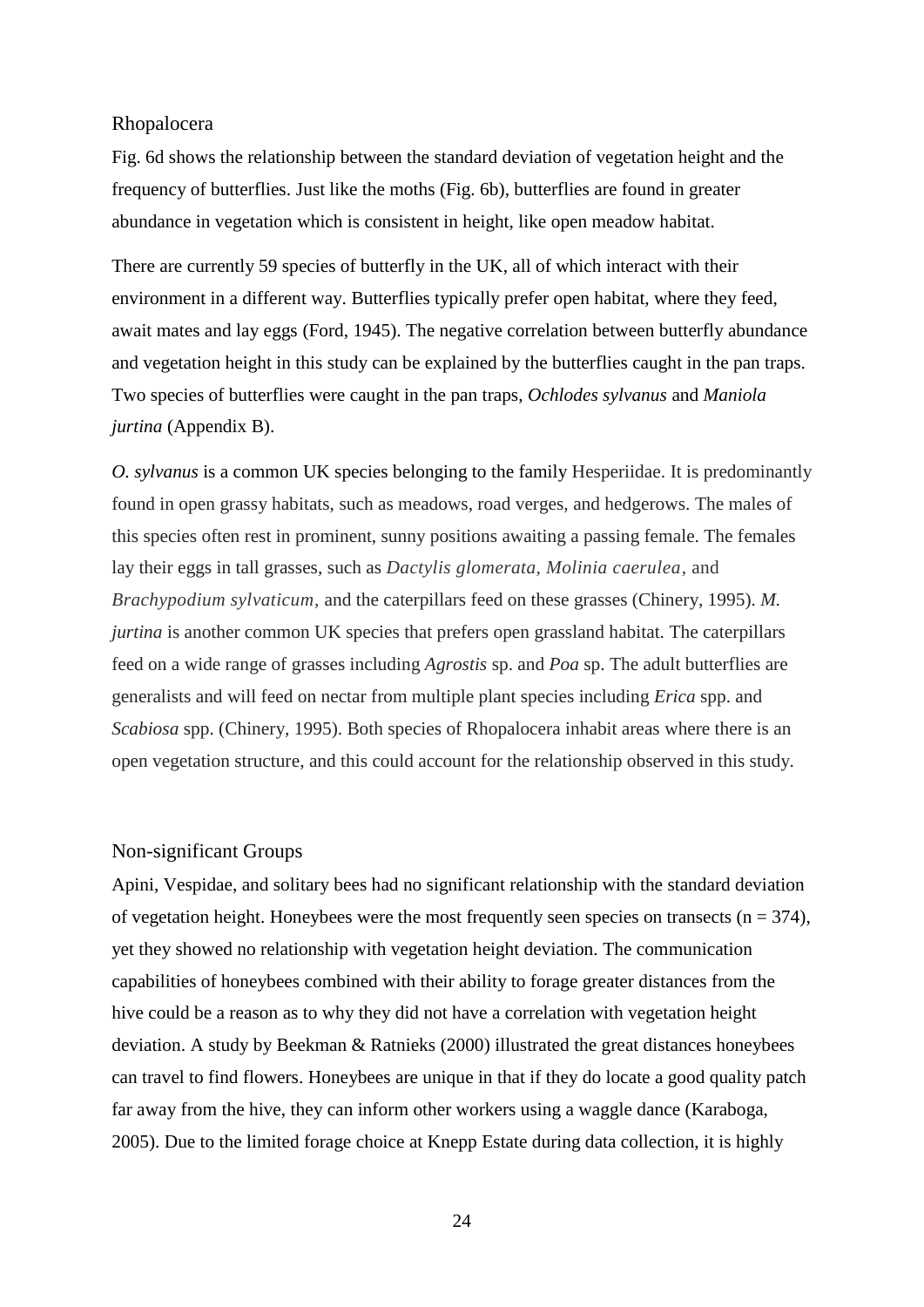likely that honeybees were travelling off-site in order to find better forage, and so their presence was limited to fields containing *R. fruticosus*.

Vespidae were observed the least frequently of all groups on transects  $(n = 17)$ . The Vespids are a large group of organisms, with species encompassing a vast range of different ecological niches (Jandt & Toth, 2015). Despite being a diverse group, in this study the Vespids were characterised by a single species, *Symmorphus gracilis* (Appendix B). *S. gracilis* is a species of potter wasp which nests in pre-existing cavities in plants, wood and human structures (Guichard, 1972). The lack of significant relationship between the Vespids and vegetation height deviation could be because the group was only represented by one species, and therefore all individuals will occupy the same habitat type.

A potential reason as to why the solitary bees showed no significant relationship could be due to the wide diversity of species compiled into this category. Species from five genus' (*Andrena, Halictus, Hylaeus*, *Lasioglossum,* and *Osmia*) were collated together to provide sufficient statistical power to analyse the data. While there is a wider diversity of moth species than solitary bee species in the UK, in this study only two species of moth were caught in the pan traps compared to nine species of solitary bees. Also, hoverflies have a similar species richness to solitary bees in the Britain, but again only four species were identified in this study. Solitary bees caught in this study are hugely varied in morphology and ecology, exhibiting a multitude of various feeding preferences and nesting behaviours. For example, *Osmia* sp. are long-tongued species and are able to access the foraging rewards of a wider selection of flowers than shorter-tongue bee species, such as *Andrena* sp. or *Lasioglossum* sp. (Falk, 2015). The social structure of solitary bees also varies; *Hylaeus* sp. are not cleptoparastic or eusocial, however some species of the genus *Halictus* are sub-social or primitively eusocial (Pesenko, 2004). Numerous species of solitary bee were seen both on transects and in pan traps (Appendix B), and this could explain the lack of pattern between solitary bees and vegetation height deviation.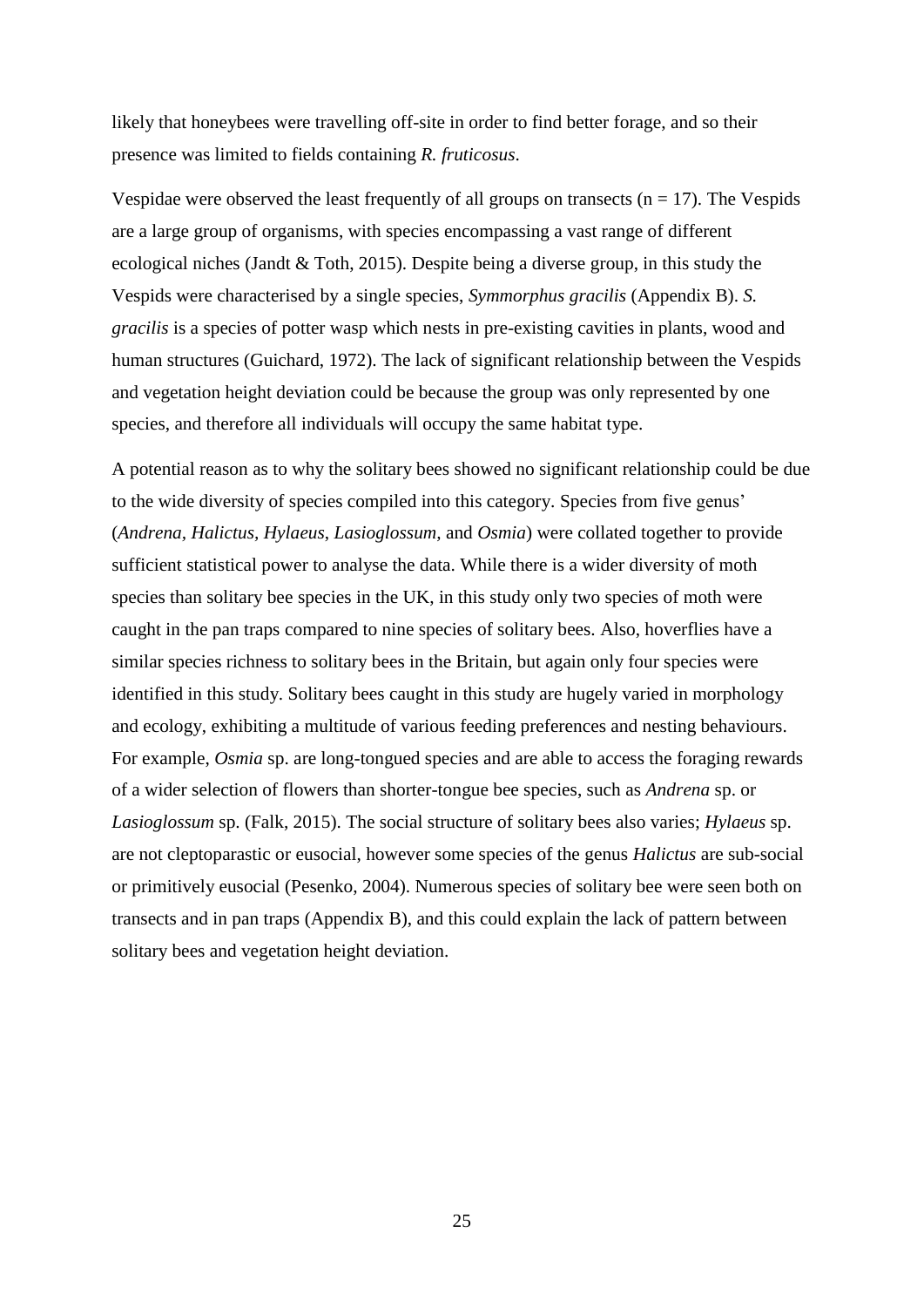## Conclusion

The duration of time since agricultural abandonment appears to have little impact on pollinator abundance or diversity, rather it is the vegetation structure that influences what pollinator groups will be present and in what numbers. The overall trend suggests that pollinators prefer habitats which have a greater variance in vegetation height i.e. a greater degree of habitat heterogeneity, and when analysed as individual groups, this relationship was amplified. Different pollinators had varying inclinations for different habitat types, with some favouring open spaces and others preferring taller vegetation.

While this study was relatively broad, and encompassed a vast array of pollinator groups, it is evident from the results that rewilding projects seeking to increase the biodiversity of an area should maintain some element of habitat heterogeneity. Having multiple successional stages present across a site will result in a greater diversity of organisms inhabiting the area. Whether this involves introducing large herbivores and predators, or increasing human management will depend on a multitude of factors, for example the location of a project. With regards to increasing human management, the success of a rewilding project should not be determined by how passively managed it is, but by the overall functionality of the ecosystem and the outcomes of the project.

Concerning conservation management, whether rewilding or a hands-on approach is preferable will be largely dependent on the goals and desired outcomes of individual projects. Projects looking to target specific species or habitats will more likely benefit from traditional conservation practices, and those looking to restore ecosystem functionality may benefit more from rewilding.

Further research is necessary to investigate other variables not assessed in this project which could affect the distribution of pollinator groups, such as proximately to water and nesting behaviours. Although this study showed no relationship between year since abandonment and vegetation structure, as fields were only taken out a year apart there could still be a link, and future research is needed to investigate this potential relationship further. Also, collecting data at different points during the active foraging period of pollinators and across multiple years is necessary to determine if the results from this study are representative of entire seasons or as a consequence of limited forage choice. Nevertheless, this study has provided a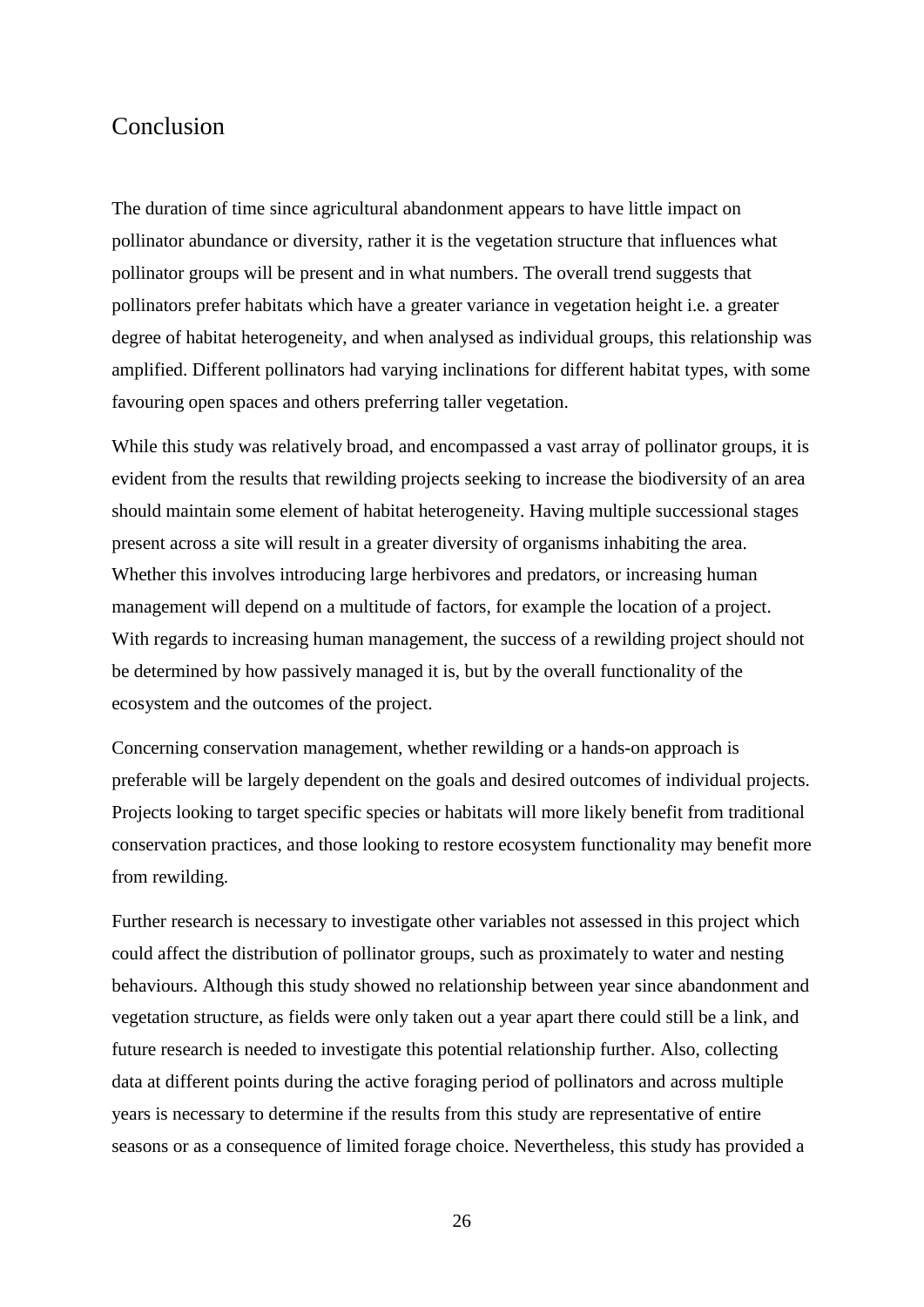comprehensive and much needed assessment of pollinator population dynamics at a local scale in the context of a rewilding project.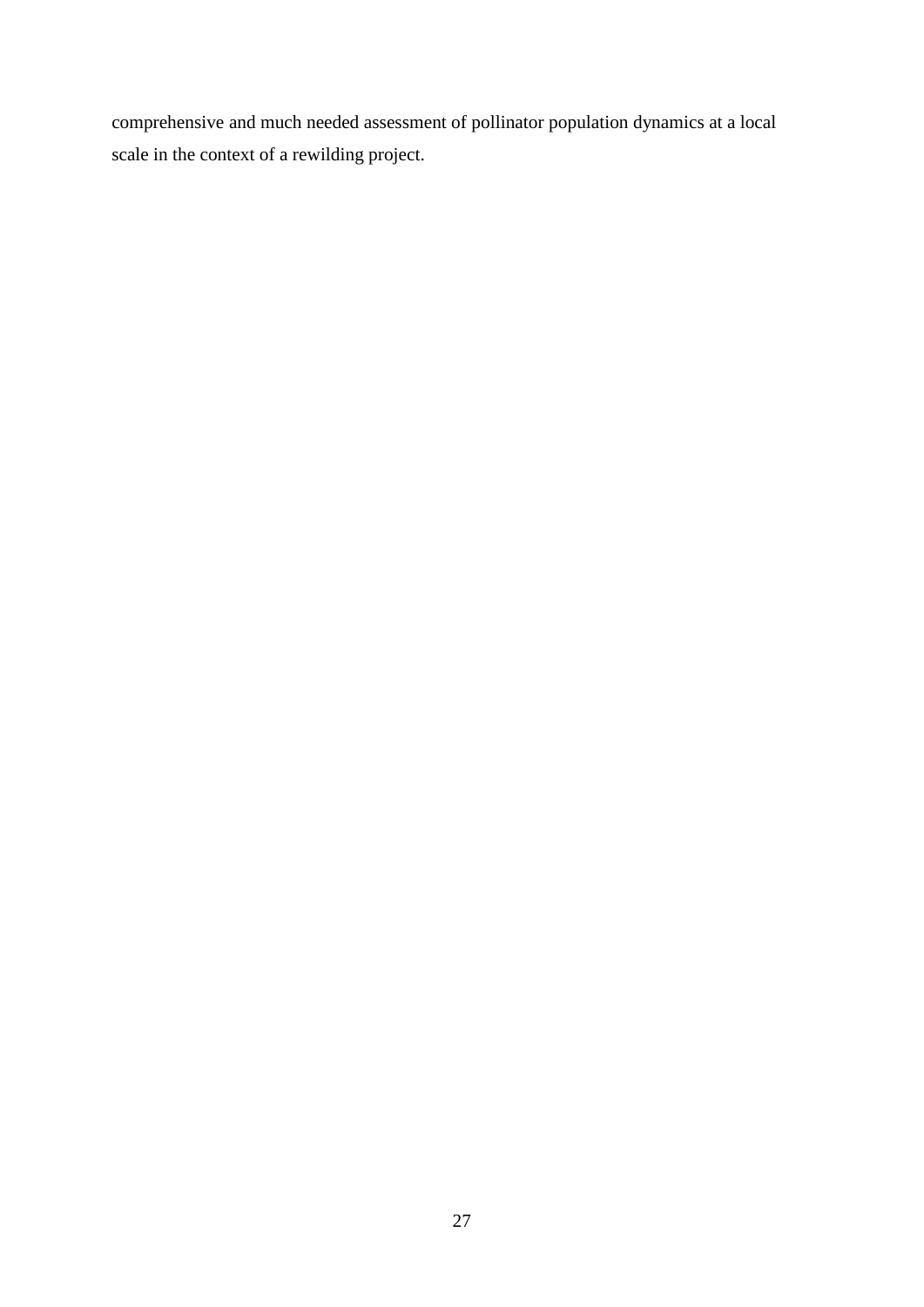## References

Aizen, M.A. and Harder, L.D. (2009). The global stock of domesticated honey bees is growing slower than agricultural demand for pollination. *Current biology*, 19(11), pp. 915- 918.

Alford, D.V. (1975). *Bumblebees*. London: Davis‐Poynter Ltd.

Allen-Wardell, G., Bernhardt, P., Bitner, R., Burquez, A., Buchmann, S., Cane, J., Cox, P.A., Dalton, V., Feinsinger, P., Ingram, M. and Inouye, D. (1998). The potential consequences of pollinator declines on the conservation of biodiversity and stability of food crop yields. *Conservation biology*, pp. 8-17.

Atauri, J.A. and de Lucio, J.V. (2001). The role of landscape structure in species richness distribution of birds, amphibians, reptiles and lepidopterans in Mediterranean landscapes. *Landscape ecology*, 16(2), pp. 147-159.

Ball, S. and Morris, R. (2015). *Britain's Hoverflies: A Field Guide-Revised and Updated Second Edition*. Princeton University Press.

Baz, A. and Garcia-Boyero, A. (1995). The effects of forest fragmentation on butterfly communities in central Spain. *Journal of Biogeography*, pp. 129-140.

Bazzaz, F.A. (1975). Plant species diversity in old‐field successional ecosystems in southern Illinois. *Ecology*, 56(2), pp. 485-488.

Beekman, M. and Ratnieks, F.L.W. (2000). Long‐range foraging by the honey‐bee, *Apis mellifera* L. *Functional Ecology*, 14(4), pp. 490-496.

Biesmeijer, J.C., Roberts, S.P., Reemer, M., Ohlemüller, R., Edwards, M., Peeters, T., Schaffers, A.P., Potts, S.G., Kleukers, R., Thomas, C.D. and Settele, J. (2006). Parallel declines in pollinators and insect-pollinated plants in Britain and the Netherlands. *Science*, 313(5785), pp. 351-354.

Blackshaw, J.K. and Blackshaw, A.W. (1994). Heat stress in cattle and the effect of shade on production and behaviour: a review. *Australian Journal of Experimental Agriculture*, 34(2), pp. 285-295.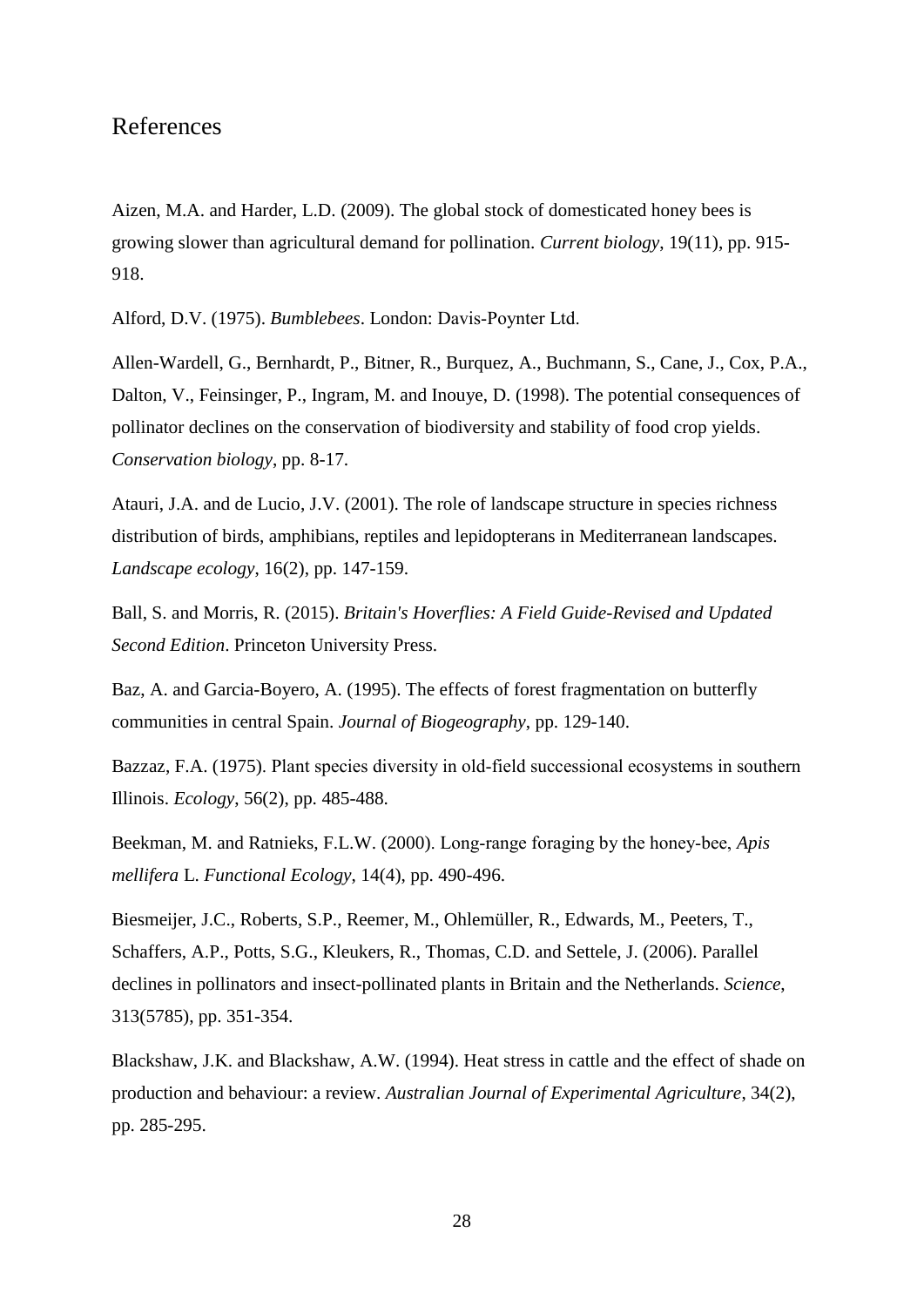Bretherton, R.F., Goater, B., Lorimer, R.I., Heath, J. and Emmet, A.M. (1983). The moths and butterflies of Great Britain and Ireland. *John Heath and A. Maitland Emmet (eds.)*, 10.

Cameron, S.A., Lozier, J.D., Strange, J.P., Koch, J.B., Cordes, N., Solter, L.F. and Griswold, T.L. (2011). Patterns of widespread decline in North American bumble bees. *Proceedings of the National Academy of Sciences*, 108(2), pp. 662-667.

Cardinale, B., Srivastava, D., Emmett Duffy, J., Wright, J., Downing, A., Sankaran, M. and Jouseau, C. (2006). Effects of biodiversity on the functioning of trophic groups and ecosystems. *Nature*, 443(7114), pp. 989-992.

Cardoso, P., Erwin, T.L., Borges, P.A. and New, T.R. (2011). The seven impediments in invertebrate conservation and how to overcome them. *Biological Conservation*, 144(11), pp. 2647-2655.

Carver, S. (2016). Rewilding… conservation and conflict. *ECOS*, 37(2), pp. 2-10.

Chinery, M. (1995). *Collins Gem Butterflies & Moths Photoguide*. HarperCollins.

Clark, J.A. and May, R.M. (2002). Taxonomic bias in conservation research. *Science*, 297(5579), pp. 191-192.

Cleary, G.P., Corner, L.A., O'Keeffe, J. and Marples, N.M. (2009). The diet of the badger *Meles meles* in the Republic of Ireland. *Mammalian Biology-Zeitschrift für Säugetierkunde*, 74(6), pp. 438-447.

Conti, G. and Fagarazzi, L. (2005). Forest expansion in mountain ecosystems:''environmentalist's dream''or societal nightmare. *Planum*, 11, pp. 1-20.

Dempster, J.P. (1982). The ecology of the cinnabar moth, *Tyria jacobaeae* L. (Lepidoptera: Arctiidae). In *Advances in Ecological Research*, 12, pp. 1-36. Academic Press.

Dodd, M.E., Silvertown, J. and Chase, M.W. (1999). Phylogenetic analysis of trait evolution and species diversity variation among angiosperm families. *Evolution*, *53*(3), pp. 732-744.

Ehrlich, P. and Wilson, E. (1991). Biodiversity Studies: Science and Policy. *Science*, 253(5021), pp. 758-762.

Ellis, J.D., Evans, J.D. and Pettis, J. (2015). Colony losses, managed colony population decline, and Colony Collapse Disorder in the United States. *Journal of Apicultural Research*, 49(1), pp.134-136.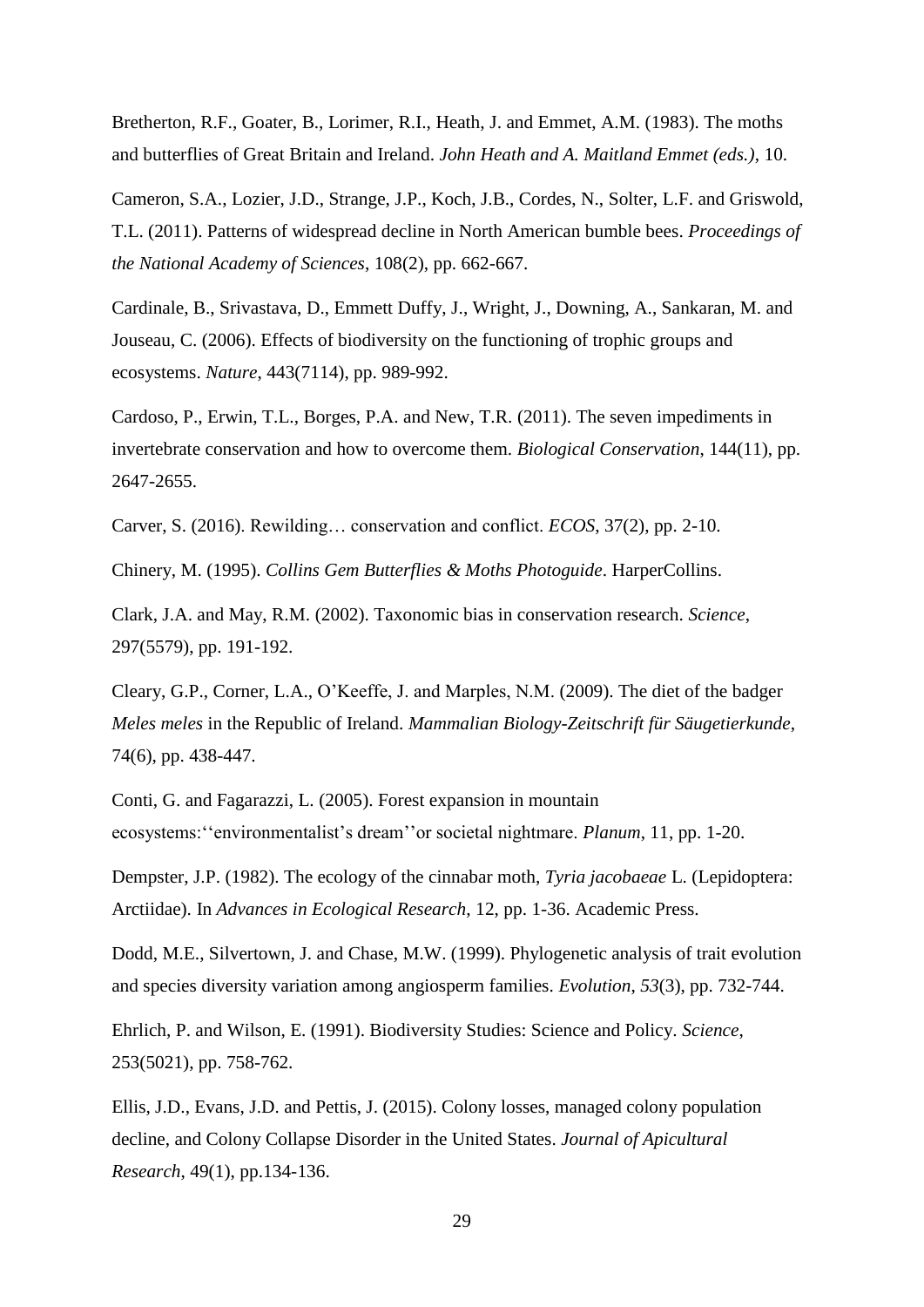Estes, J.A., Terborgh, J., Brashares, J.S., Power, M.E., Berger, J., Bond, W.J., Carpenter, S.R., Essington, T.E., Holt, R.D., Jackson, J.B. and Marquis, R.J. (2011). Trophic downgrading of planet Earth. *Science*, 333(6040), pp. 301-306.

Falk, S.J. (2015). *Field guide to the bees of Great Britain and Ireland*. British Wildlife Publishing.

Fitzpatrick, Ú., Murray, T.E., Paxton, R.J., Breen, J., Cotton, D., Santorum, V. and Brown, M.J. (2007). Rarity and decline in bumblebees–a test of causes and correlates in the Irish fauna. *Biological Conservation*, 136(2), pp. 185-194.

Ford, E.B. (1945). Butterflies. *Butterflies.*

Fox, J. and Weisberg, S. (2011). An {R} Companion to Applied Regression, Second Edition. Thousand Oaks CA: Sage. URL: http://socserv.socsci.mcmaster.ca/jfox/Books/Companion

Fox, R., Warren, M.S., Brereton, T.M., Roy, D.B. and Robinson, A. (2011). A new Red List of British butterflies. *Insect Conservation and Diversity*, 4(3), pp. 159-172.

Fritts, S.H. and Carbyn, L.N. (1995). Population viability, nature reserves, and the outlook for gray wolf conservation in North America. *Restoration Ecology*, 3(1), pp. 26-38.

Gallai, N., Salles, J.M., Settele, J. and Vaissière, B.E. (2009). Economic valuation of the vulnerability of world agriculture confronted with pollinator decline. *Ecological economics*, 68(3), pp. 810-821.

Geist, H. and Lambin, E. (2002). Proximate Causes and Underlying Driving Forces of Tropical Deforestation. *BioScience*, 52(2), p.143.

Ghazoul, J. (2005). Pollen and seed dispersal among dispersed plants. *Biological Reviews*, 80(3), pp. 413-443.

Goulson, D. (2003). *Bumblebees: their behaviour and ecology*. Oxford University Press, USA.

Goulson, D., O'Connor, S. and Park, K.J. (2017). Causes of colony mortality in bumblebees. *Animal Conservation*, 21(1), pp. 45-53.

Goulson, D., Lye, G.C. and Darvill, B. (2008). Decline and conservation of bumble bees. *Annual. Review of Entomology,* 53, pp. 191-208.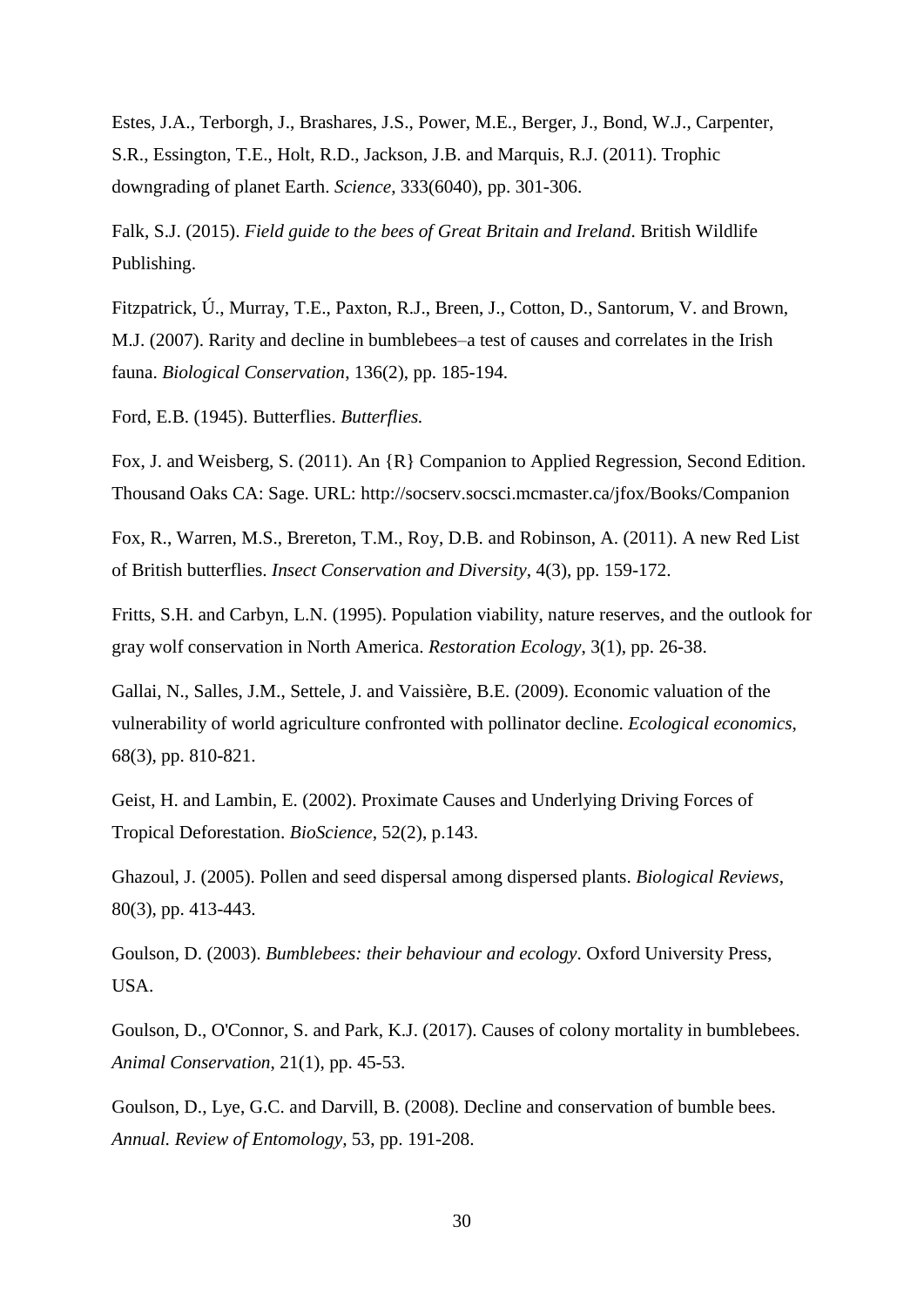Greenaway, T.E. (2005). *Knepp Castle Estate baseline ecological survey*. English Nature, Record Centre Survey Unit, Sussex Biodiversity Record Centre, Woods Mill, Henfield West Sussex, RH14 0UE.

Gross, J. and Ligges, U. (2015). nortest: Tests for Normality. R package version 1.0-4. https://CRAN.R-project.org/package=nortest

Guichard, K.M. (1972). Symmorphus crassicornis (Panzer) (Hymenoptera, Vespoidea) in Britain, with a key to the British species of *Symmorphus wesmael*. *Entomologist's gazette*.

Habel, J.C., Segerer, A., Ulrich, W., Torchyk, O., Weisser, W.W. and Schmitt, T. (2016). Butterfly community shifts over two centuries. *Conservation Biology*, 30(4), pp. 754-762.

Howard, D.C., Watkins, J.W., Clarke, R.T., Barnett, C.L. and Stark, G.J. (2003). Estimating the extent and change in Broad Habitats in Great Britain. *Journal of Environmental Management,* 67(3).

Jandt, J.M. and Toth, A.L. (2015). Physiological and genomic mechanisms of social organization in wasps (Family: Vespidae). In *Advances in Insect Physiology*, 48, pp. 95-130. Academic Press.

Jones, C., Lawton, J. and Shachak, M. (1997). Positive and Negative Effects of Organisms as Physical Ecosystem Engineers. *Ecology*, 78(7), p.1946.

Jones, J.C. and Oldroyd, B.P. (2006). Nest thermoregulation in social insects. *Advances in insect Physiology*, 33, pp. 153-191.

Jørgensen, D. (2015). Rethinking rewilding. *Geoforum,* 65, pp. 482-488.

Karaboga, D. (2005). *An idea based on honey bee swarm for numerical optimization* (Vol. 200). Technical report-tr06, Erciyes University, Engineering Faculty, Computer Engineering Department.

Kearns, C.A., Inouye, D.W. and Waser, N.M. (1998). Endangered mutualisms: the conservation of plant-pollinator interactions. *Annual review of ecology and systematics*, 29(1), pp. 83-112.

Klein, A.M., Vaissiere, B.E., Cane, J.H., Steffan-Dewenter, I., Cunningham, S.A., Kremen, C. and Tscharntke, T. (2007). Importance of pollinators in changing landscapes for world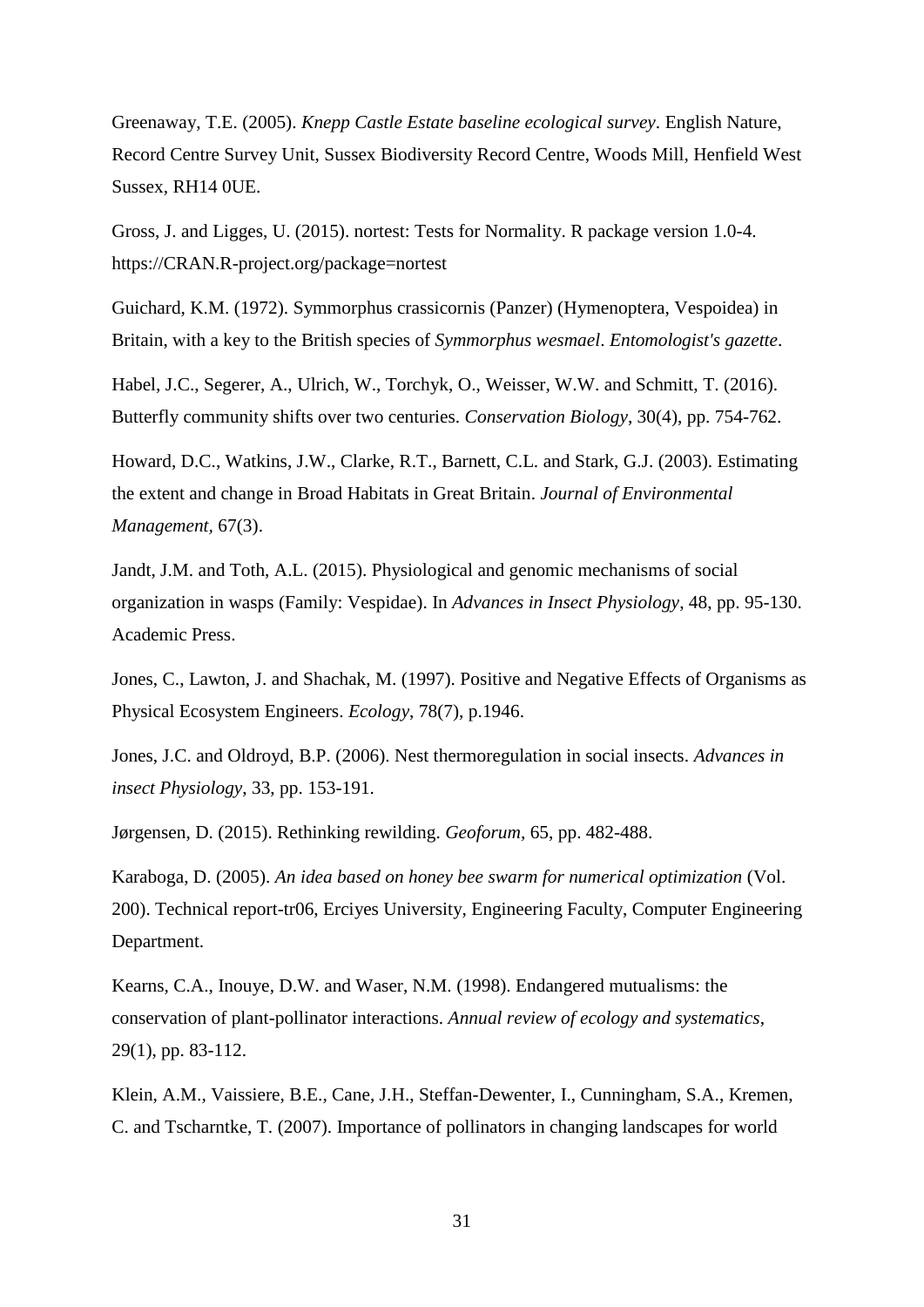crops. *Proceedings of the Royal Society of London B: Biological Sciences*, 274(1608), pp. 303-313.

Komsta, L. (2013). mblm: Median-Based Linear Models. R package version 0.12. https://CRAN.R-project.org/package=mblm

Larsen, T.H., Williams, N.M. and Kremen, C. (2005). Extinction order and altered community structure rapidly disrupt ecosystem functioning. *Ecology letters*, 8(5), pp. 538- 547.

Lewington, R. (2016). *Pocket guide to the butterflies of Great Britain and Ireland*. Bloomsbury Publishing.

Lewis, O.T. and Senior, M.J. (2011). Assessing conservation status and trends for the world's butterflies: the Sampled Red List Index approach. *Journal of Insect Conservation*, 15(1-2), pp. 121-128.

Loh, J. and Wackernagel, M. (2004). Living planet report 2004.

MacDonald, D., Crabtree, J.R., Wiesinger, G., Dax, T., Stamou, N., Fleury, P., Lazpita, J.G. and Gibon, A. (2000). Agricultural abandonment in mountain areas of Europe: environmental consequences and policy response. *Journal of environmental management*, 59(1), pp. 47-69.

Marren, P. (2016). The Great Rewilding Experiment at Knepp Castle. *British Wildlife*, 27, pp. 333-339.

Mata, L., Garrard, G.E., Hahs, A.K., Bolitho, J., Chambers, L., Clemann, N., Faulker, R., Foster, J., Harris, G.J., Kutt, A. and McMaster, D. (2016). Target species for rewilding, monitoring and public engagement in the City of Melbourne.

Merckx, T. (2015). Rewilding: Pitfalls and opportunities for moths and butterflies. In *Rewilding European Landscapes*, pp. 107-125. Springer, Cham.

Murdoch, W.W., Evans, F.C. and Peterson, C.H. (1972). Diversity and pattern in plants and insects. *Ecology*, 53(5), pp. 819-829.

Naeem, S., Thompson, L.J., Lawler, S.P., Lawton, J.H. and Woodfin, R.M. (1994). Declining biodiversity can alter the performance of ecosystems. *Nature*, 368(6473), pp. 734-737.

Navarro, L.M. and Pereira, H.M. (2015). Rewilding abandoned landscapes in Europe. In *Rewilding European Landscapes*, pp. 3-23. Springer, Cham.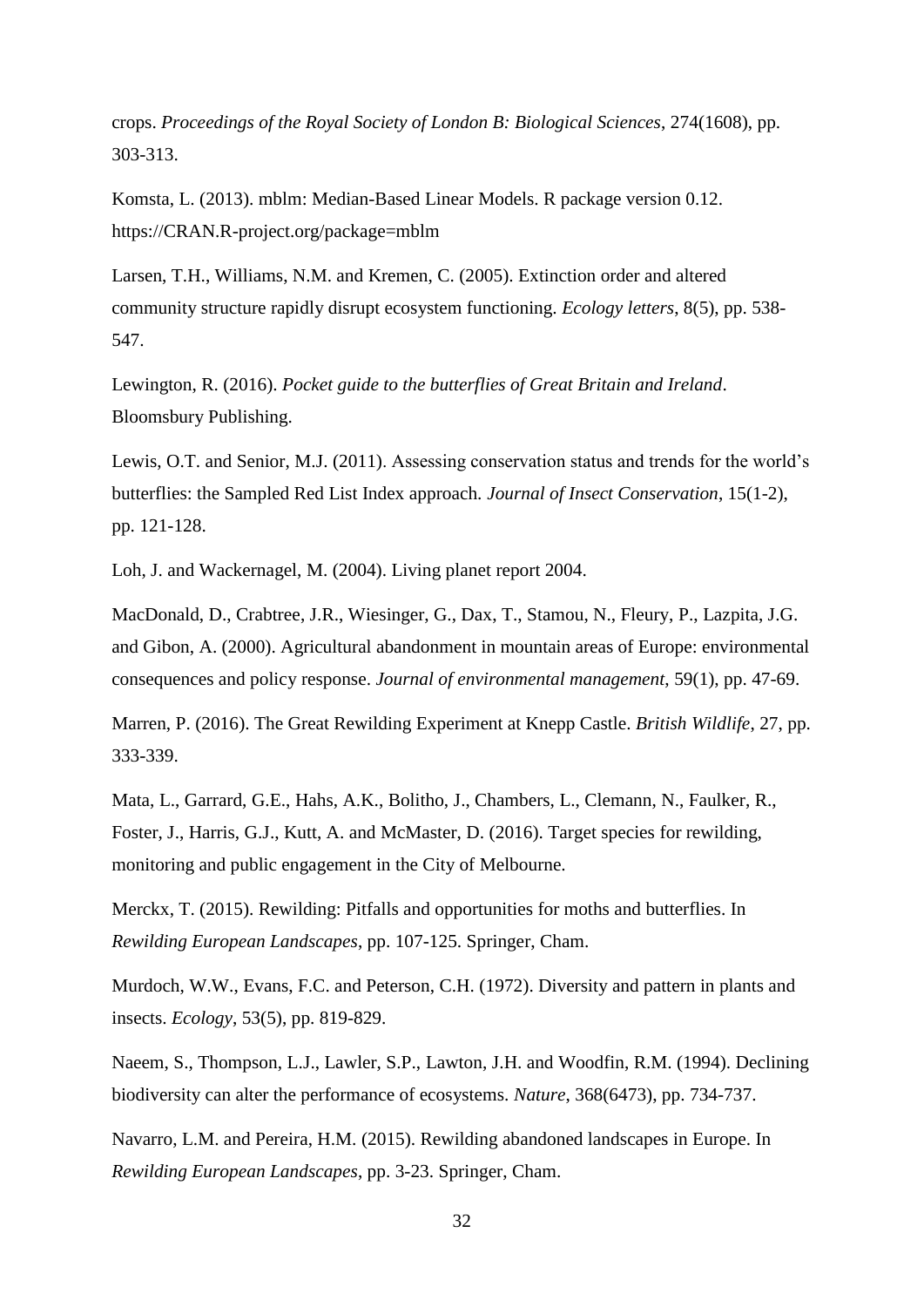Nogués-Bravo, D., Simberloff, D., Rahbek, C. and Sanders, N.J. (2016). Rewilding is the new Pandora's box in conservation. *Current Biology*, 26(3), pp. R87-R91.

Ollerton J. (1999). The evolution of pollinator–plant relationships within the arthropods. – In: Melic A. *et al.* (eds), *Evolution and phylogeny of the arthropoda. Entomology Society*. Aragon, Zaragoza, pp. 741–758.

Ollerton, J., Erenler, H., Edwards, M. and Crockett, R. (2014). Extinctions of aculeate pollinators in Britain and the role of large-scale agricultural changes. *Science*, 346(6215), pp. 1360-1362.

Ollerton, J., Winfree, R. and Tarrant, S. (2011). How many flowering plants are pollinated by animals?. *Oikos*, 120(3), pp. 321-326.

Pease, A.E. (1898). *The badger; a monograph*. London: Lawrence and Bullen Ltd.

Peet, R.K. and Christensen, N.L. (1980). Succession: a population process. In *Succession*, pp. 131-140. Springer, Dordrecht.

Percival, M.S. (1946). Observations on the flowering and nectar secretion of *Rubus fruticosus* (ago.). *New Phytologist*, 45(1), pp. 111-123.

Pesenko, Y.A. (2004). The phylogeny and classification of the tribe Halictini, with special reference to the Halictus genus-group (Hymenoptera: Halictidae). *Zoosystematica Rossica*, 13(1), pp. 83-113.

Pimm, S.L., Russell, G.J., Gittleman, J.L. and Brooks, T.M. (1995). The future of biodiversity. *Science*, 269(5222), pp. 347-350.

Plepys, D., Ibarra, F., Francke, W. and Löfstedt, C. (2002). Odour‐mediated nectar foraging in the silver Y moth, *Autographa gamma* (Lepidoptera: Noctuidae): behavioural and electrophysiological responses to floral volatiles. *Oikos*, 99(1), pp. 75-82.

Potts, S.G., Biesmeijer, J.C., Kremen, C., Neumann, P., Schweiger, O. and Kunin, W.E. (2010). Global pollinator declines: trends, impacts and drivers. *Trends in ecology & evolution*, 25(6), pp. 345-353.

Power, M.E., Tilman, D., Estes, J.A., Menge, B.A., Bond, W.J., Mills, L.S., Daily, G., Castilla, J.C., Lubchenco, J. and Paine, R.T. (1996). Challenges in the quest for keystones: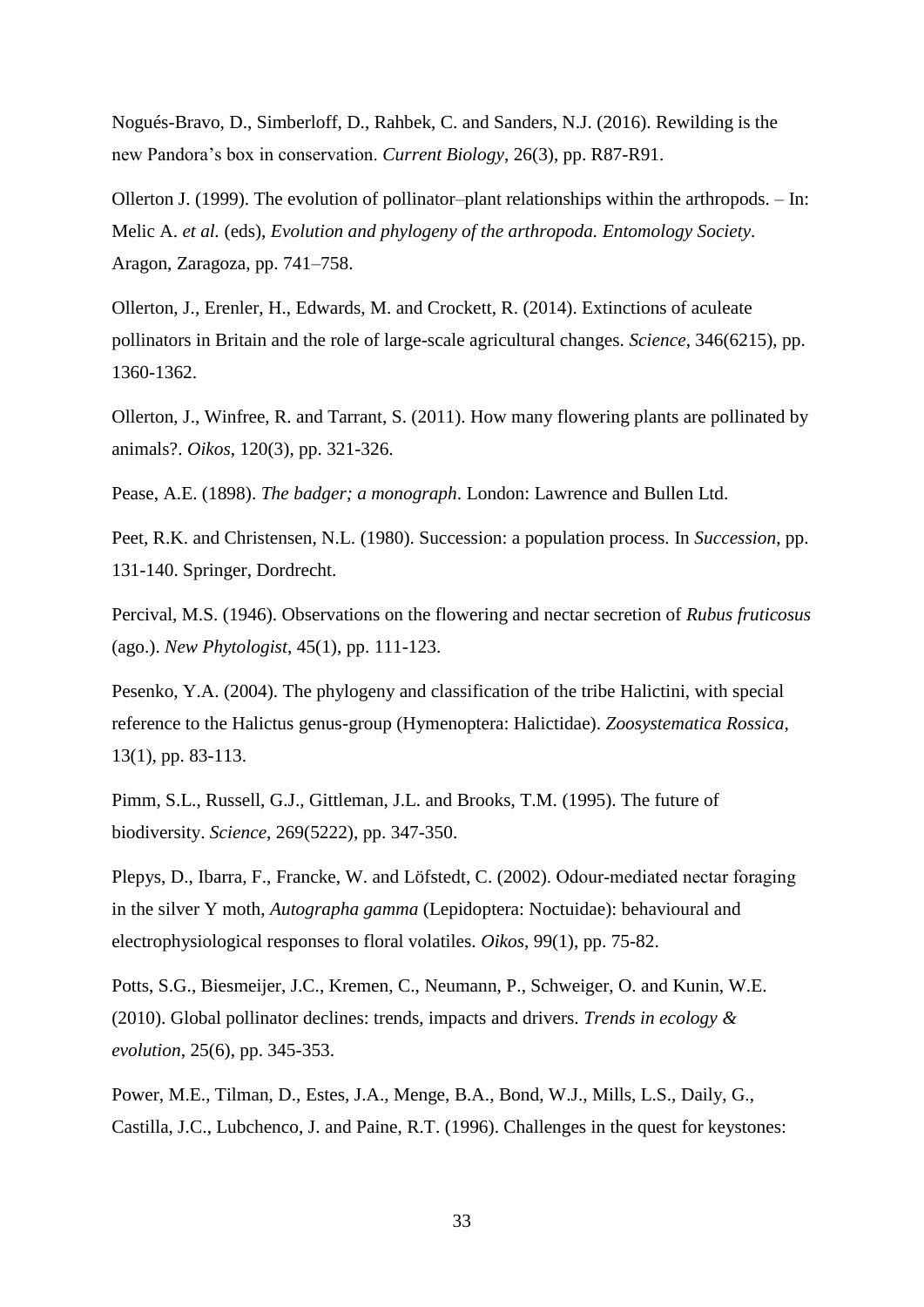identifying keystone species is difficult—but essential to understanding how loss of species will affect ecosystems. *BioScience*, 46(8), pp. 609-620.

R Core Team (2018). R: A language and environment for statistical computing. R Foundation for Statistical Computing, Vienna, Austria. URL https://www.R-project.org/.

Richards, K.W. (1978). Nest site selection by bumble bees (Hymenoptera: Apidae) in southern Alberta. *The Canadian Entomologist*, 110(3), pp. 301-318.

Robinson, R.A. and Sutherland, W.J. (2002). Post‐war changes in arable farming and biodiversity in Great Britain. *Journal of applied Ecology*, 39(1), pp. 157-176.

Sandom, C., Bull, J., Canney, S. and Macdonald, D.W. (2012). Exploring the Value of Wolves (*Canis lupus*) in Landscape-Scale Fenced Reserves for Ecological Restoration in the Scottish Highlands. In *Fencing for Conservation,* Springer, New York, NY.

Settele, J., Kudrna, O., Harpke, A., Kühn, I., Van Swaay, C., Verovnik, R., Warren, M.S., Wiemers, M., Hanspach, J., Hickler, T. and Kühn, E. (2008). *Climatic risk atlas of European butterflies*, p.710. Sofia-Moscow: Pensoft.

Simpson, E.H. (1949). Measurement of diversity. *Nature*.

Sladen, F.W.L. (1913). Scientific Books: The Humble-Bee, Its Life History and How to Domesticate It, with Descriptions of All the British Species of *Bombus* and *Psithyrus*. *Science*, 37, pp. 180-182.

Sommaggio, D. (1999). Syrphidae: can they be used as environmental bioindicators?. In *Invertebrate Biodiversity as Bioindicators of Sustainable Landscapes*. pp. 343-356.

Soule, M. (1991). Conservation: Tactics for a Constant Crisis. *Science*, 253(5021), pp. 744- 750.

Soule, M. and Noss, R. (1998). Rewilding and biodiversity: complementary goals for continental conservation. *Wild Earth*, 8, pp. 18-28.

Southwood, T.R., Brown, V.K. and Reader, P.M. (1979). The relationships of plant and insect diversities in succession. *Biological Journal of the Linnean Society*, 12(4), pp. 327- 348.

Sunderland, W.J. (2002), Conservation biology: Openness in management. *Nature,* 418, pp. 834–835.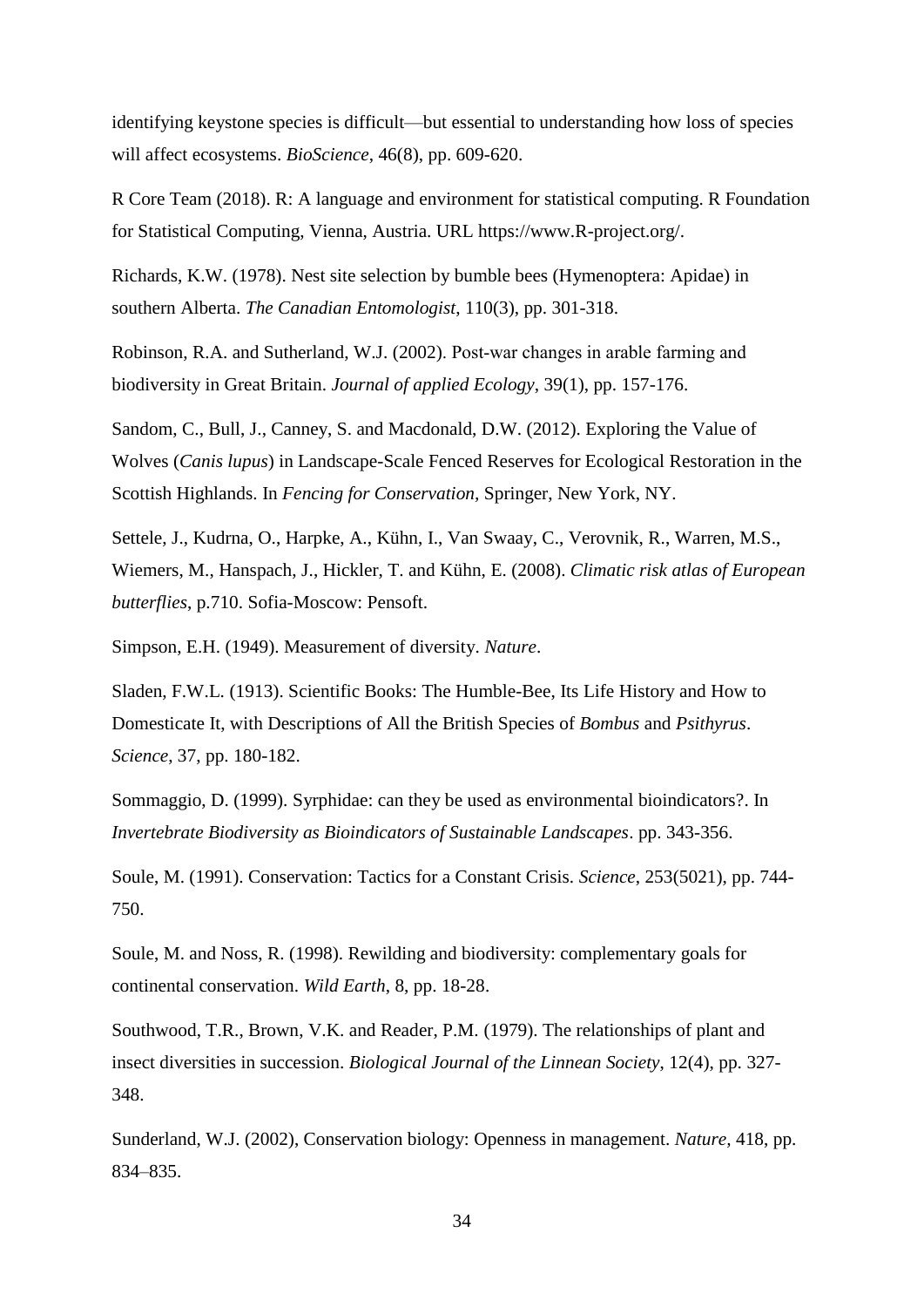Syers, J.K. and Iskandar, I.K. (1973). Pedogenetic significance of lichens. In *The lichens*, pp. 225-248.

Tews, J., Brose, U., Grimm, V., Tielbörger, K., Wichmann, M.C., Schwager, M. and Jeltsch, F. (2004). Animal species diversity driven by habitat heterogeneity/diversity: the importance of keystone structures. *Journal of biogeography*, 31(1), pp. 79-92.

Thomas, C.D., Cameron, A., Green, R.E., Bakkenes, M., Beaumont, L.J., Collingham, Y.C., Erasmus, B.F., De Siqueira, M.F., Grainger, A., Hannah, L. and Hughes, L. (2004). Extinction risk from climate change. *Nature*, 427(6970), p.145.

Thomas, J.A. (2005). Monitoring change in the abundance and distribution of insects using butterflies and other indicator groups. *Philosophical Transactions of the Royal Society B,* 360(1454).

Tree, I. (2017). The Knepp Wildland project. *Biodiversity,* pp. 1-4.

Verma, R., Gangrade, T., Punasiya, R. and Ghulaxe, C. (2014). *Rubus fruticosus* (blackberry) use as an herbal medicine. *Pharmacognosy Reviews*, 8(16), p.101.

Walker, L.R. and Del Moral, R., (2003). *Primary succession and ecosystem rehabilitation*. Cambridge University Press.

Waring, P. and Townsend, M. (2017). *Field guide to the moths of Great Britain and Ireland*. Bloomsbury Publishing.

Wickham, H. ggplot2: Elegant Graphics for Data Analysis. Springer-Verlag New York, 2016.

Williams, P.H. (1982). The distribution and decline of British bumble bees (*Bombus* Latr.). *Journal of Apicultural Research,* 21(4), pp. 236-245.

Williams, P.H. and Osborne, J.L. (2009). Bumblebee vulnerability and conservation worldwide. *Apidologie*, 40(3), pp. 367-387.

Zia-Ul-Haq, M., Riaz, M., De Feo, V., Jaafar, H.Z. and Moga, M. (2014). *Rubus fruticosus* L.: constituents, biological activities and health related uses. *Molecules*, 19(8), pp. 10998- 11029.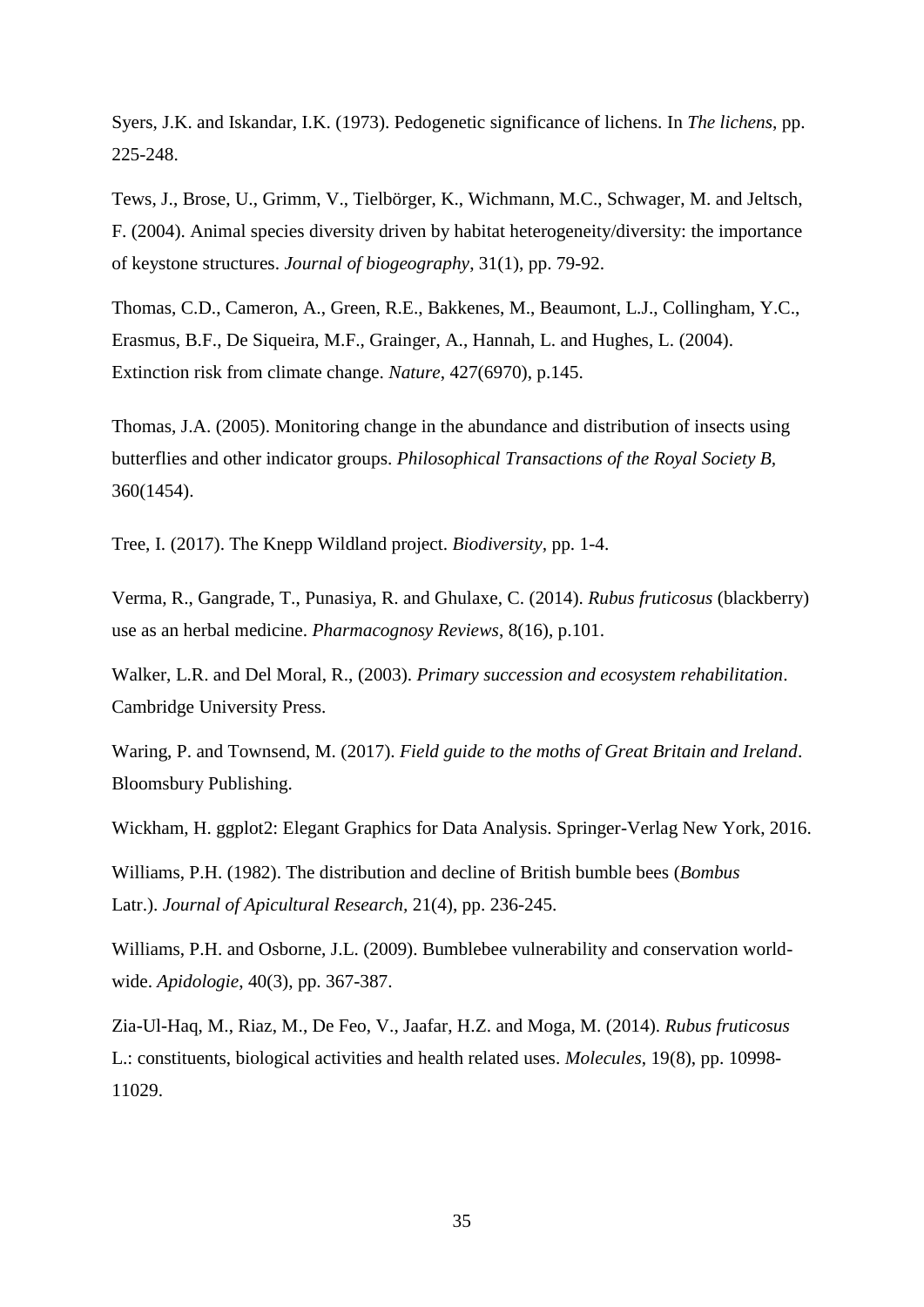## Acknowledgements

I would like to thank my supervisor Dr. Nicholas Balfour, and also Dr. Christopher Sandom, Dr. Robert Fowler, and Dr. Mika Peck for their support and advice over the course of the project as well as drone mapping analysis. I would also like to thank Georgina Pashler, Betsy Gorman, Thomas Dando, Claire Murphy and Mia Kirby for their assistance during data collection. Thanks go to Penny Green and Knepp Rewilding Estate for assistance and accommodation. I would also like to thank Rachael Kinnaird and Hannah Rotton for revising my thesis and providing support throughout.

# Appendix

Appendix A

The National Vegetation Classification (NVC) data from all 15 fields surveyed as described by the Modular Analysis of Vegetation Information System (MAVIS).

| Year taken out | <b>Field Name</b> | <b>NVC</b>            | Habitat                                           |
|----------------|-------------------|-----------------------|---------------------------------------------------|
| of Production  |                   | <b>Classification</b> |                                                   |
| 2005           | Hampshire Big     | MG7A 34.59            | Lolium perenne repens leys                        |
|                | New Barn 1        | OV26 28.74            | Epilobium hirsutum community                      |
|                | New Barn 3        | MG7A 32.31            | Lolium perenne repens leys                        |
| 2004           | Brookhouse 6      | MG7B 39.75            | Lolium perenne-Poa trivialis leys                 |
|                | Oaklands 3        | MG7A 38.13            | Lolium perenne repens leys                        |
|                | Pound Corner      | MG7A 28.57            | Lolium perenne-Trifolium repens leys              |
| 2003           | Brookhouse 11     | MG7A 44.22            | Lolium perenne-Trifolium repens leys              |
|                | Hammer            | MG7A 25.05            | Lolium perenne-Trifolium repens leys              |
|                | Honeypools        | MG7A 37.95            | Loliym perenne-Trifolium repens leys              |
| 2002           | Benton's Place    | OV21 44.74            | Poa annua-Plantago major community                |
|                | Keens             | MG11a 33.29           | Lolium perenne subcommunity                       |
|                | Oaklands 5        | MG7A 33.39            | Lolium perenne repens leys                        |
| Pasture        | East of Hammer    | OV21 34.21            | Poa annua-Plantago major community                |
|                | Pond Field        | MG7A 37.11            | Lolium perenne-Trifolium repens leys              |
|                | Wildflower        | MG9 38.02             | Holcus lanatus-Deschampsia cespitosa<br>grassland |